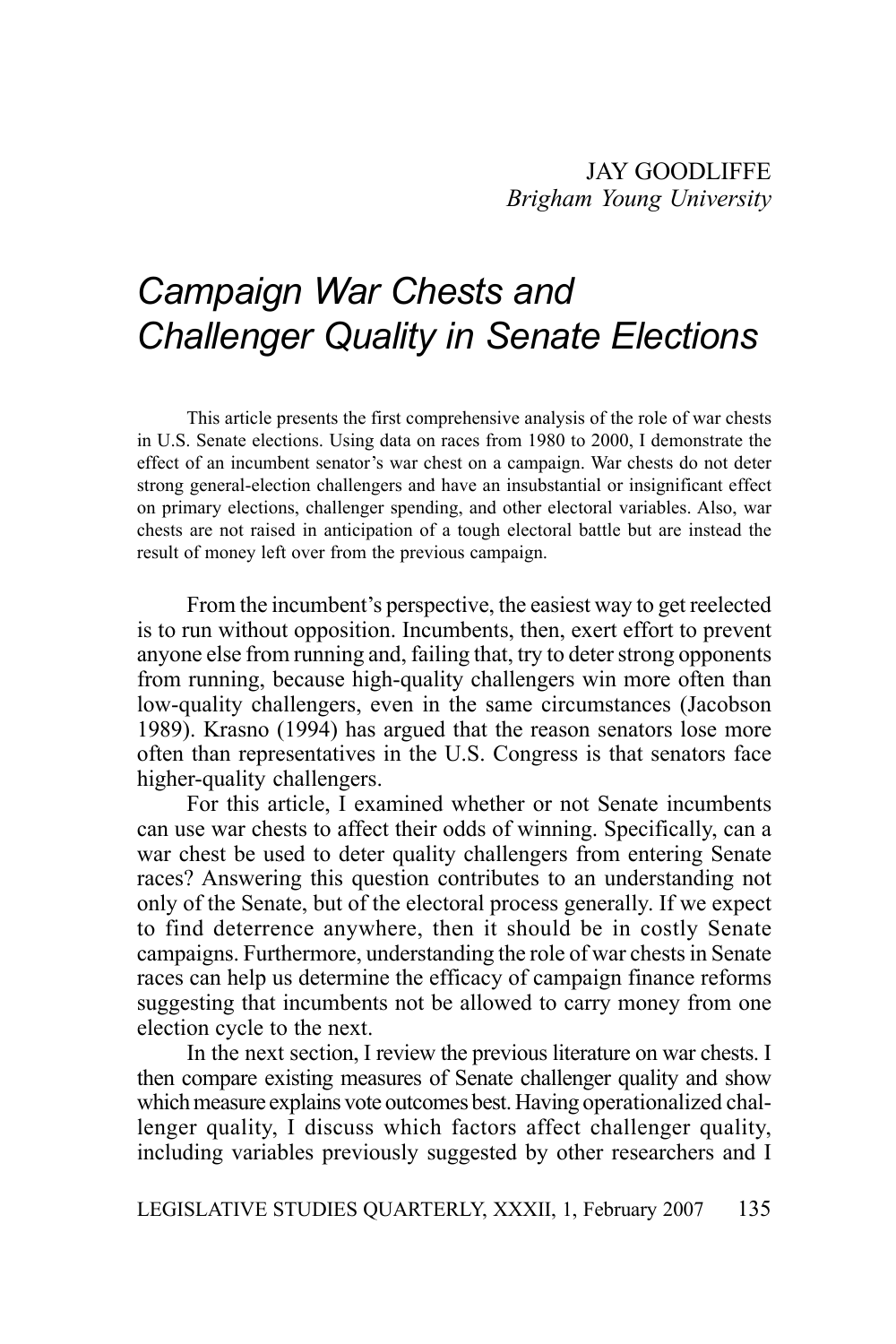#### 136 Jay Goodliffe

specifically examine war chests. I also explore how war chests affect other factors in elections. Since the deterrent effect of war chests appears to be minimal, I consider other reasons why an incumbent would raise funds early. Rather than finding that war chests affect challenger quality, I conclude that war chests are the result of previous campaigns.

#### **Literature Review**

Previous research on war chests has focused almost exclusively on the U.S. House. Scholars in this area disagree on whether or not war chests deter potential challengers from running against House incumbents. Goldenberg, Traugott, and Baumgartner (1986), Goidel and Gross (1994), Hersch and McDougall (1994), Box-Steffensmeier (1996), and Carson (2005) have all found support for the deterrent effect of war chests in the U.S. House. In contrast, Krasno and Green (1988), Milyo (1998), Ansolabehere and Snyder (2000), and Goodliffe (2001) have found that war chests (or forms of preemptive fund-raising) do not deter House challengers. Theoretical work on war chests and preemptive fund-raising (Dharmapala 2002; Epstein and Zemsky 1995; Goodliffe 2005) has examined the deterrent capabilities of war chests and predicted that war chests deter only under limited circumstances. Hogan (2001) found that war chests deter challengers in state legislative elections, particularly in states with less-professional legislatures.

There has been some work on the effect of war chests on U.S. Senate challengers. Herrnson has argued that, "Senators, like representatives, also build huge campaign treasuries to discourage potential opponents" (2004, 67). In contrast, Squire, in his study of 1980–1988 Senate races, concluded that war chests do not deter challengers but are raised prospectively to "meet a challenge" (1991, 1161). Occupying the middle ground, Box-Steffensmeier and Franklin (1995) argued from their study of the 1992 U.S. Senate elections that safe incumbents raise and save money to deter challengers and unsafe incumbents raise and spend money to respond to a strong challenge. It may be, however, that safe incumbents deter challengers whether they raise money or not, and being safe allows them to raise and save money.

#### **Challenger Quality**

To determine if war chests deter stronger challengers, one needs to choose a method of measuring challenger strength or quality. Many measures have been proposed; Squire (1995) has given an excellent review of many of them. Here, I concentrate on two measures by Squire (1989) and one by Lublin (1994b).<sup>1</sup>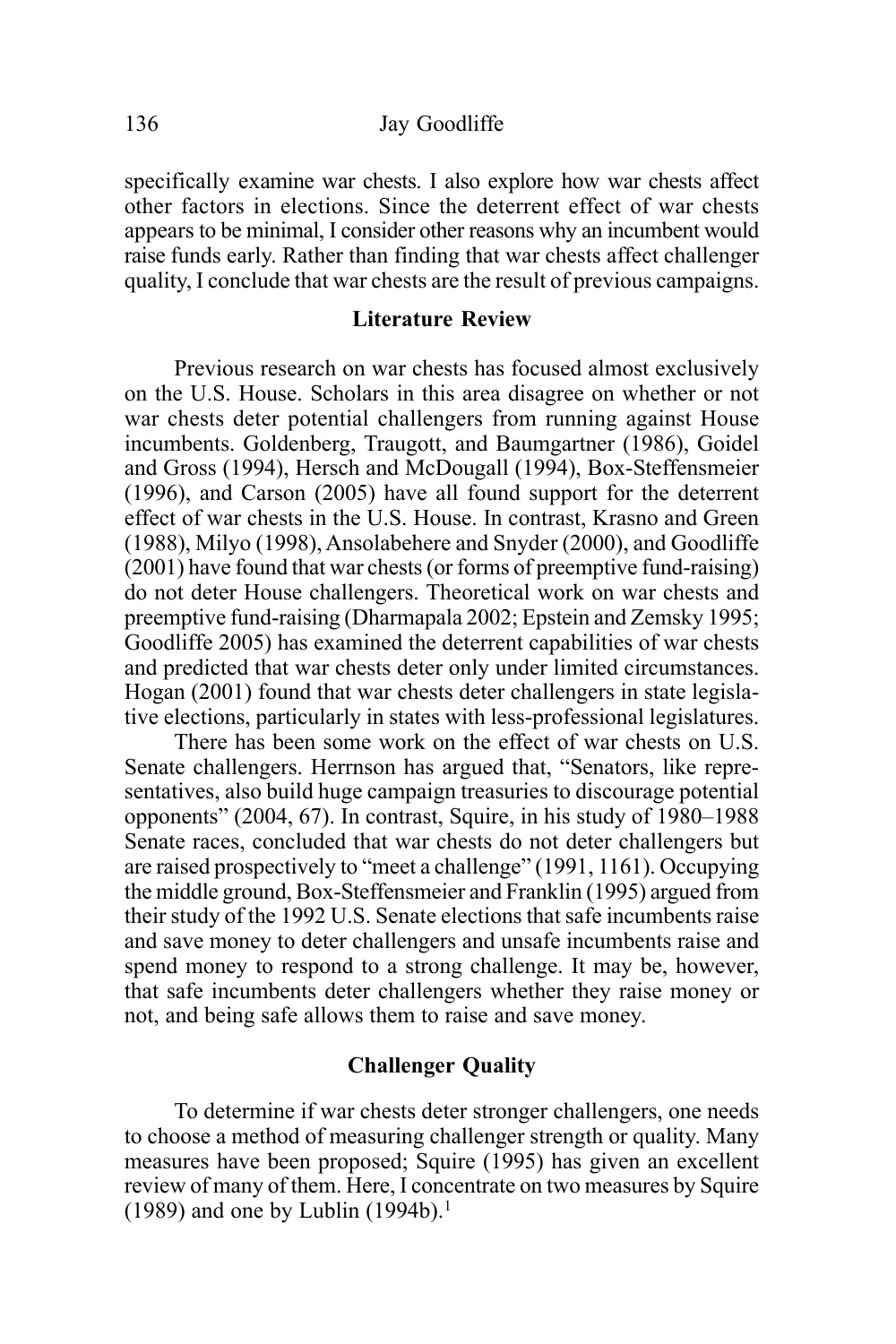Squire (1989) has proposed two scales operationalizing challenger quality that incorporate the profile of the challenger's current office and the percentage of the constituency that the office covers. The profile is "based on established political office career ladders" (1989, 533), with specific numbers assigned to a challenger's current office: governor = 6, U.S. House = 5, statewide official = 4, state legislator = 3, local government official  $= 2$ , other political positions  $= 1$ , and holding no office  $= 0.2$  For Squire's first scale, the profile number is multiplied by the percentage of the electorate covered by the office, so governors get the high score of 600 [=  $6 \times 100$ ] and non-officeholders get the low score of 0.

For the second scale, Squire takes the first scale and "constrains" challenger quality, so U.S. House members receive between 300 and 500.3 Whereas a U.S. House member in Oregon receives a 100 [=  $5 \times 20$ ] on the unconstrained scale, <sup>4</sup> that same member receives  $340$  [=  $(20 \times 2)$  + 300] on the constrained scale.<sup>5</sup> Having defined challenger quality as current political profile and constituency size, Squire shows empirically that higher challenger quality leads to more votes and a higher probability of winning, using either scale.6

Lublin's (1994b) measure of challenger quality is derived empirically. Lublin compares the worth of various political offices by including them as dummy variables on how much a challenger can cut into a senator's vote, including other control variables. From this comparison, he concludes that the strongest challengers are U.S. House members: U.S. House  $=$  4; governors, other statewide officials, and former senators = 3; local officials = 2; state legislators = 1; and no  $\text{office} = 0$ .<sup>7</sup> Unlike Squire, Lublin does not include a percentage-ofthe-electorate term, and he reorders some of the categories from Squire's ranking.

#### *Data*

The data come from U.S. Senate elections with incumbents from 1980 to 2000. David Lublin (1994a) provided data from 1952 to 1990 on variables he used in previous work, and Peverill Squire provided data from 1980 to 1988 on his variables. Using their coding schemes, I added data to both datasets to include elections up to the year 2000, yielding 289 observations.<sup>8</sup>

I used the three challenger quality measures (separately) to predict incumbent two-party vote share. I also included a number of control variables that Squire and Lublin included in their analyses. These variables are listed in Table 1, along with their hypothesized effects.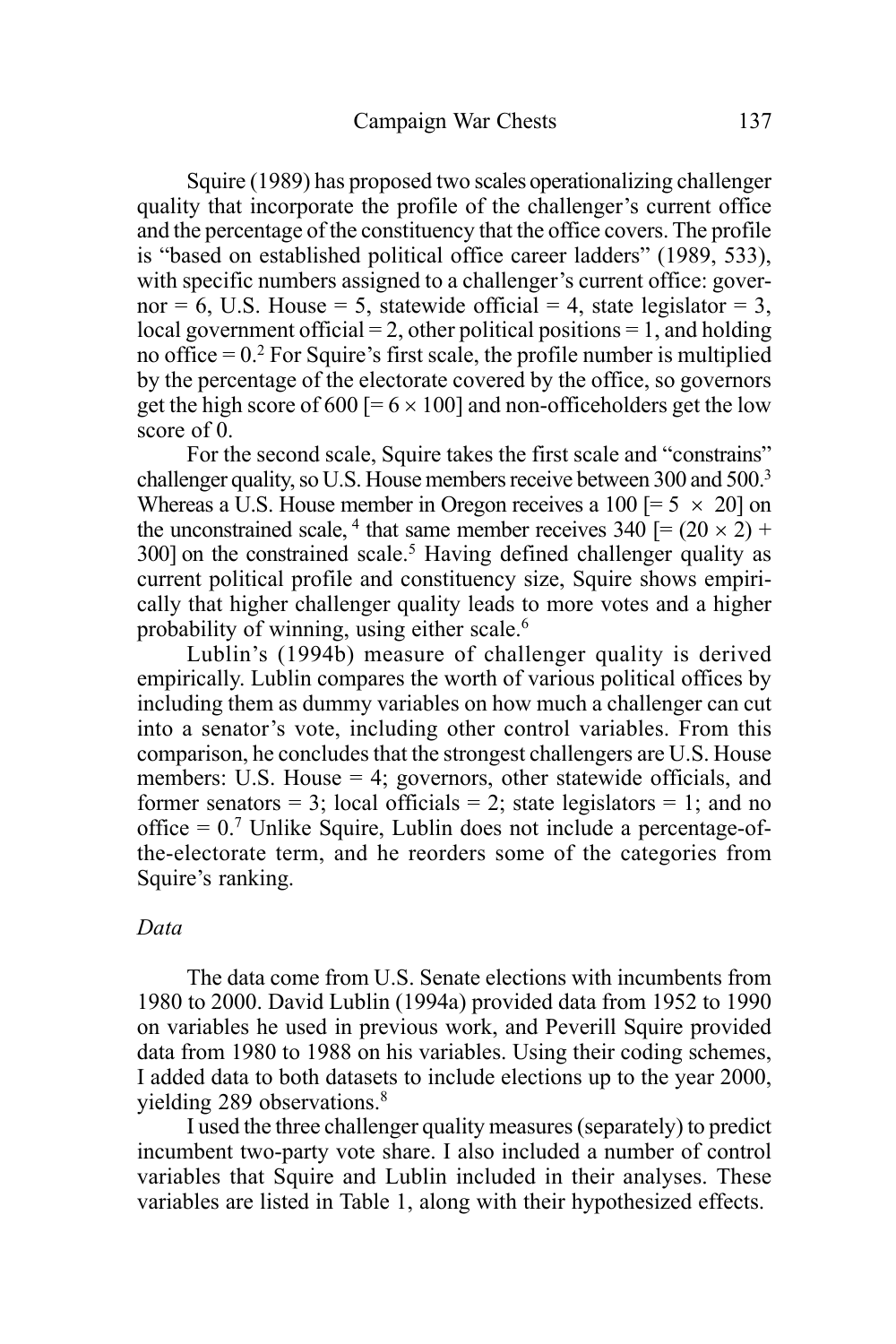#### 138 Jay Goodliffe

| TABLE 1                                        |
|------------------------------------------------|
| Hypothesized Effects of Independent Variables  |
| on Incumbent Vote Share and Challenger Quality |

| Independent Variable                  | Incumbent Vote Share | Challenger Quality |
|---------------------------------------|----------------------|--------------------|
| Challenger Quality                    |                      | not included       |
| War Chest                             | not included         |                    |
| High-profile Pool                     | not included         | $^{+}$             |
| <b>Ideological Distance</b>           |                      | $^{+}$             |
| State Partisanship                    | $^{+}$               |                    |
| Primary Victory Margin                | $^{+}$               |                    |
| Midterm Election in President's Party |                      | $^{+}$             |
| Tenure                                | no prediction        | $^{+}$             |
| Republican                            | no prediction        |                    |
| Previous Vote                         | $^{+}$               |                    |
| Change in Presidential Approval       | $^{+}$               |                    |
| Incumbent of President's Party        |                      | $^{+}$             |
| Change in State Per Capita Income     | $^{+}$               |                    |
| Change in National Per Capita Income  | $^{+}$               |                    |
| Number of Districts                   |                      |                    |
| Year (time trend)                     | no prediction        | no prediction      |
| Incumbent Spending                    | $^{+}$               | not included       |
| Challenger Spending                   |                      | not included       |

*Notes:* + indicates a positive relationship and – indicates a negative relationship. For example, the higher the challenger quality is, the lower the incumbent vote share should be.

I used six of Squire's control variables in all specifications, plus two others in some specifications. Incumbent's *Ideological Distance* (following Abramowitz 1988) measures the difference between a senator's ideology and the state's ideology; greater distance is expected to lead to lower vote shares. *State Partisanship* measures the difference in partisan identifiers and is positive if partisan composition of the state leans toward the incumbent's party and negative if it goes against the incumbent's party (Erikson, Wright, and McIver 1993).<sup>9</sup> I expected incumbent vote share to increase as state partisanship increased. I included incumbent's *Primary Victory Margin* because a tough primary election could weaken the incumbent for the general election (Kenney and Rice 1984). *Midterm Election in President's Party* is a dummy variable that signifies that the incumbent is in the president's party in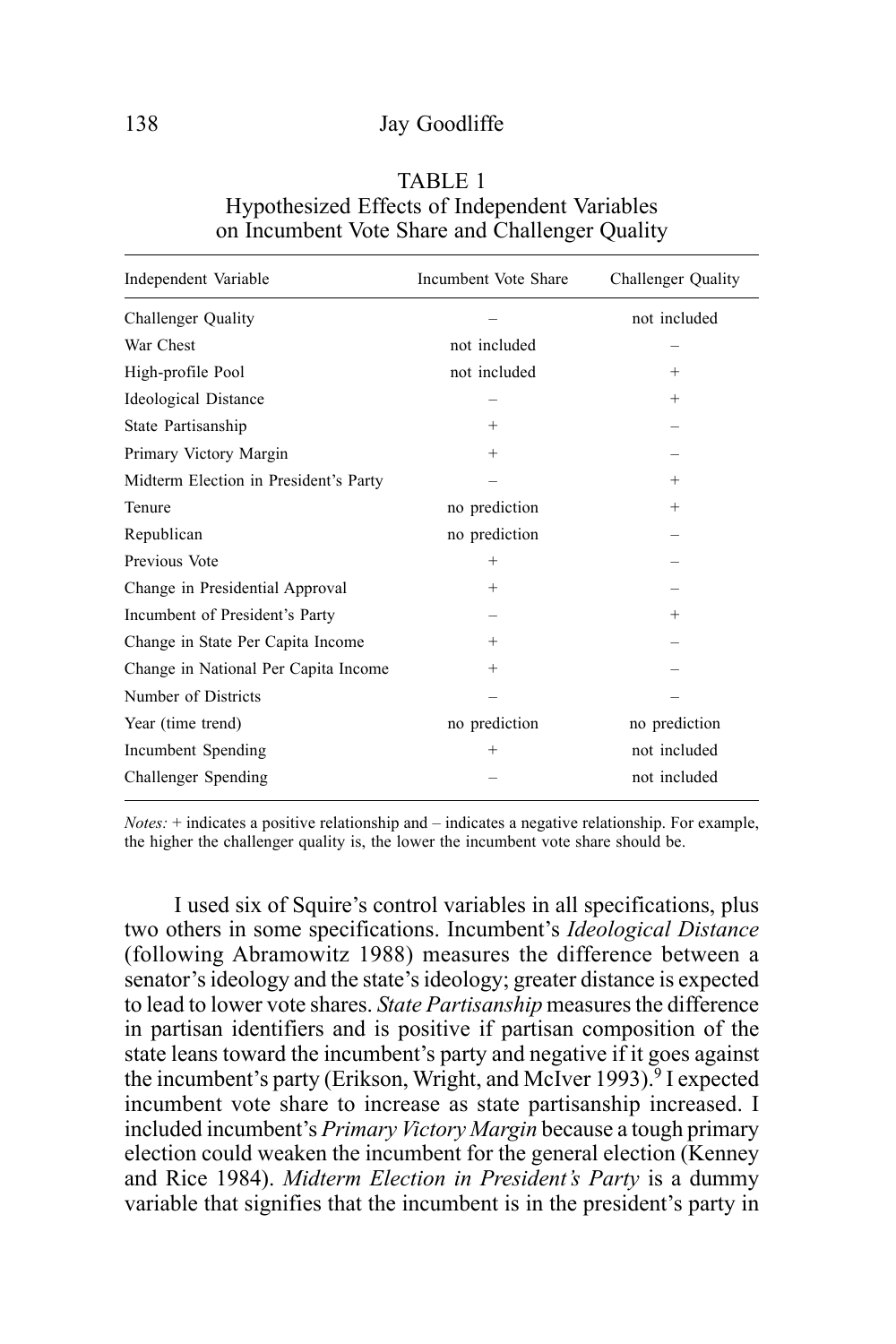a midterm election. Since the president's party usually does more poorly in midterm elections, this variable will reduce the vote share of those senators in the incumbent's party. Squire included the standard control variables of *Tenure* (years in office) and whether or not the incumbent is a *Republican*. 10 Squire also included both *Incumbent Spending* and *Challenger Spending*, although Gerber (1998) has shown these to be endogenous. Like Gerber, I measured spending by taking the natural logarithm of real dollars spent and dividing by the state population. I expected incumbent spending to increase incumbent vote share and for challenger spending to decrease it. I report specifications with and without the spending variables.

I used seven of Lublin's control variables in all specifications. Incumbent's *Previous Vote* share measures the general strength of the incumbent. *Incumbent of President's Party* is a dummy variable that indicates whether or not the incumbent is in the president's party. Lublin hypothesized that a challenger could attack both the incumbent's and the president's records (whether in a midterm election or not) and the incumbent's vote share would suffer. The next three variables measure how incumbents could be affected by state and national political and economic conditions. *Change in Presidential Approval* is measured from October the year before the election to October of the election year. *Change in State Per Capita Income* and *Change in National Per Capita Income* measure the change in real disposable income for both the state and nation over the year before the election. I multiplied these changes in presidential approval and disposable income by  $-1$  if the incumbent's party was different from the president's party (for presidential approval and national income) or the governor's (for state income). For example, if presidential approval were increasing, then the president's party's prospects would be improving and incumbents in the same party as the president would benefit. *Number of Districts* (congressional) controls for the finding that senators from morepopulous states tend to do more poorly (Hibbing and Brandes 1983). Lublin also included the standard control variable of a time trend (*Year*).

The correlation between Lublin's measure and Squire's unconstrained and constrained challenger quality measures is 0.45 and 0.69, respectively. Although the correlations are moderately high, they are different enough for us to consider whether one measure captures the effect of challenger quality on incumbent vote share better than the other. If we compare the explained variance  $(R^2)$  of the models in Table 2, we find that Lublin's measure of challenger quality explains more of the variance of incumbent vote share than either of Squire's measures across the same specification. This superiority may be due to the fact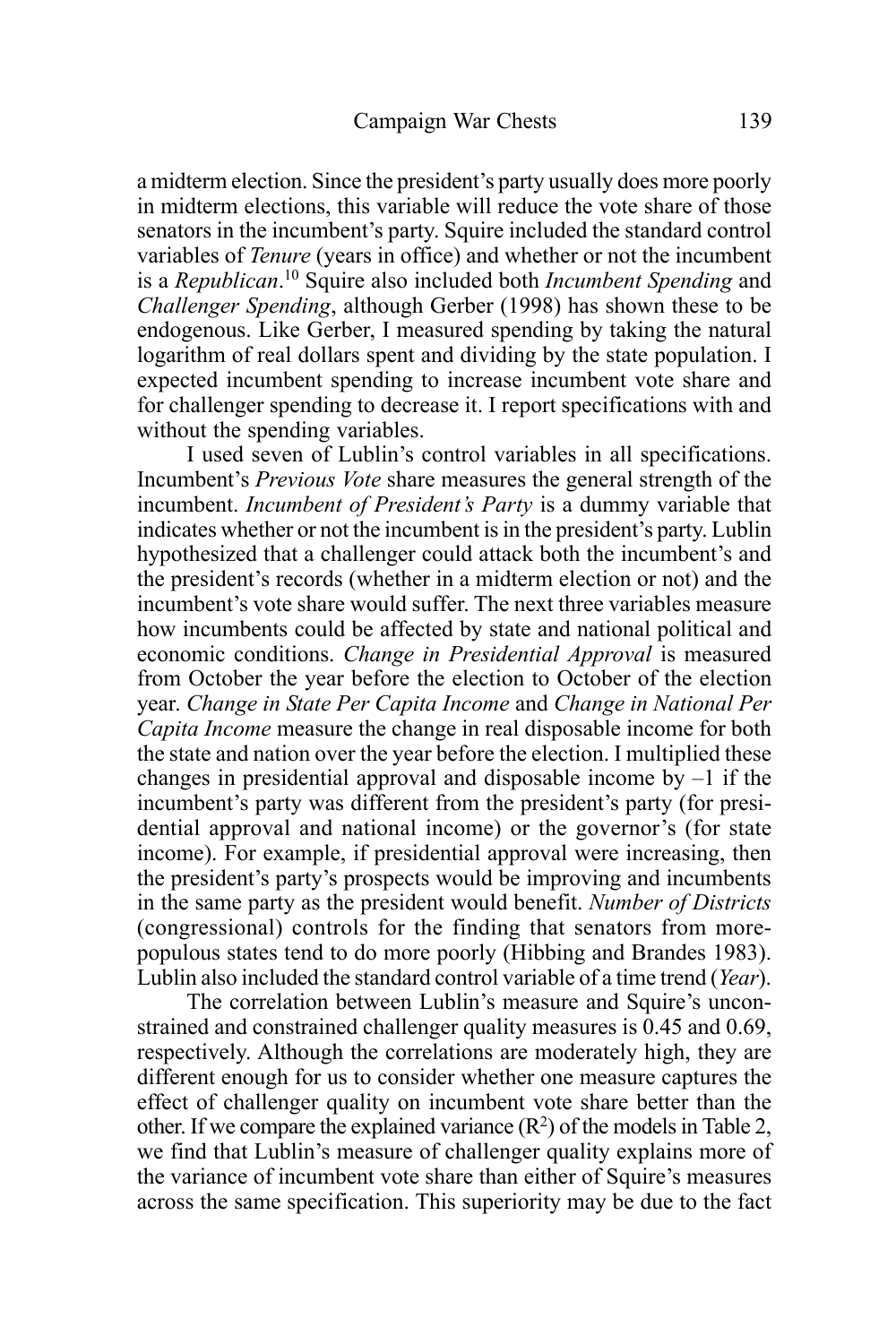| Determinants of Incumbent Two-Party Vote Share by Measures of Challenger Quality |                          | TABLE 2                  |                                                 |                          |                          |                                                   |
|----------------------------------------------------------------------------------|--------------------------|--------------------------|-------------------------------------------------|--------------------------|--------------------------|---------------------------------------------------|
| Independent Variable                                                             | Squire Unconstrained     |                          | Squire Constrained                              |                          | Lublin                   |                                                   |
| Squire's Challenger Profile                                                      | $-0.016*$<br>(0.003)     | $-0.001$<br>$(0.003)$    | $\overline{\phantom{a}}$                        |                          | I                        |                                                   |
| Squire's Challenger Profile (constrained)                                        | $\overline{\phantom{a}}$ | $\overline{\phantom{a}}$ | $-0.017*$<br>(0.003)                            | $\frac{-0.003}{(0.002)}$ | $\overline{\phantom{a}}$ | $\overline{\phantom{a}}$                          |
| Lublin's Challenger Quality                                                      |                          |                          | $\overline{\phantom{a}}$                        |                          | $-2.221*$<br>(0.302)     | $-0.777*$<br>(0.229)                              |
| Ideological Distance                                                             | (3.870)<br>$-2.762$      | $-2.721$<br>(2.788)      | $-3.316$<br>$(3.779)$                           | $-2.863$<br>$(2.794)$    | $-3.753$<br>(3.615)      | $-3.109$<br>(2.729)                               |
| State Partisanship                                                               | $15.817*$<br>(4.758)     | $7.157*$<br>(3.248)      | $14.944*$<br>(4.683)                            | $7.053*$<br>(3.225)      | $13.840*$<br>(4.632)     | $6.502*$<br>(3.301)                               |
| Primary Victory Margin                                                           | $0.060*$<br>(0.025)      | $0.051*$<br>(0.016)      | $0.065*$<br>(0.024)                             | $0.052*$<br>(0.016)      | $0.061*$<br>(0.024)      | $0.053*$<br>(0.016)                               |
| Midterm Election in President's Party                                            | $-3.941*$<br>(1.209)     | $-2.242*$<br>(0.823)     | $-3.734*$<br>(1.118)                            | $-2.316*$<br>(0.786)     | $-3.292*$<br>(1.068)     | $-2.304*$<br>(0.770)                              |
| Tenure                                                                           | (0.000)                  | $-0.060$<br>(0.055)      | (0.009)                                         | $-0.056$<br>(0.054)      | $-0.004$<br>(0.067)      | $-0.054$<br>(0.051)                               |
| Republican                                                                       | $\frac{1.156}{(1.322)}$  | $-1.574$<br>(0.964)      | $\frac{0.794}{(1.282)}$                         | $\frac{-1.569}{(0.952)}$ | (1.256)                  | $-1.571$<br>(0.921)                               |
| Previous Vote                                                                    | $0.178*$<br>(0.066)      | $0.101*$<br>(0.050)      | $0.161*$<br>(0.064)                             | $0.100*$<br>(0.049)      | $0.148*$<br>(0.060)      | $0.093*$<br>(0.047)                               |
| Change in Presidential Approval (October)                                        | $\frac{0.050}{0.060}$    | $-0.008$<br>(0.047)      | $\begin{array}{c} 0.045 \\ (0.058) \end{array}$ | $-0.006$<br>(0.046)      | (0.044)                  | (continued on next page)<br>$-0.001$<br>$(0.044)$ |

140 Jay Goodliffe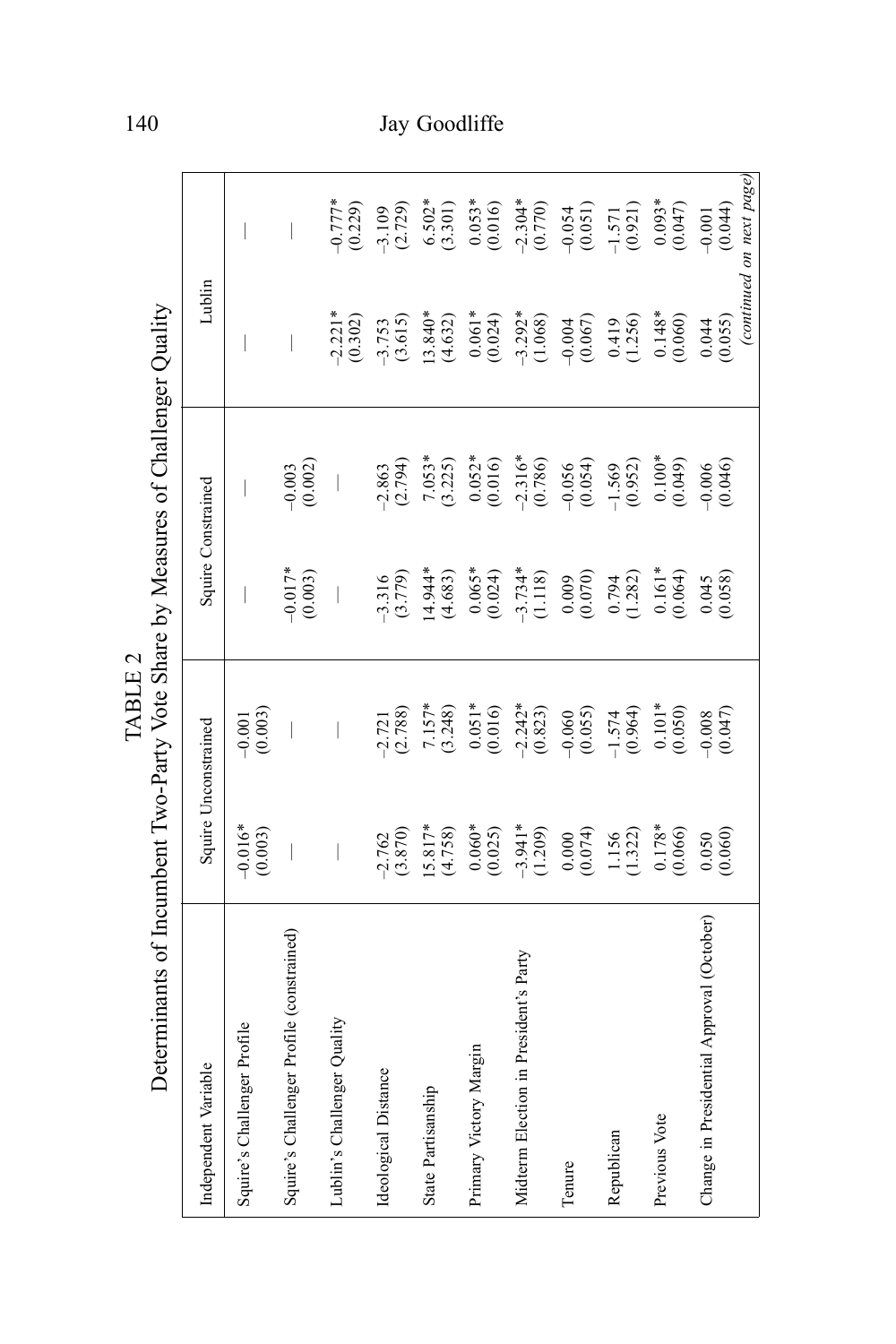| Independent Variable                                                                                                                                                                                                           | Squire Unconstrained                          |                         | Squire Constrained                              |                         | Lublin                   |                       |
|--------------------------------------------------------------------------------------------------------------------------------------------------------------------------------------------------------------------------------|-----------------------------------------------|-------------------------|-------------------------------------------------|-------------------------|--------------------------|-----------------------|
| Incumbent of President's Party                                                                                                                                                                                                 | $-3.300*$<br>(1.644)                          | $-3.964*$<br>(1.216)    | $-3.485*$<br>(1.567)                            | $-3.928*$<br>(1.185)    | $-3.481*$<br>(1.472)     | $-3.802*$<br>(1.138)  |
| Change in State Per Capita Income<br>(Election Year)                                                                                                                                                                           | $\frac{0.167}{(0.793)}$                       | (0.594)                 | $\begin{array}{c} 0.278 \\ (0.752) \end{array}$ | $\frac{0.086}{(0.587)}$ | $\frac{0.354}{0.770}$    | $\frac{0.095}{0.574}$ |
| Change in National Per Capita Income<br>(Election Year)                                                                                                                                                                        | $4.198*$<br>(1.350)                           | $4.123*$<br>(1.020)     | $4.531*$<br>(1.312)                             | $4.195*$<br>(1.021)     | $4.070*$<br>(1.268)      | $4.132*$<br>(0.984)   |
| Number of Districts                                                                                                                                                                                                            | $-0.123*$<br>(0.042)                          | $-0.159*$<br>(0.043)    | $-0.080$<br>(0.041)                             | $-0.146*$<br>(0.045)    | $-0.054$<br>$(0.041)$    | $-0.130*$<br>(0.043)  |
| Year (time trend)                                                                                                                                                                                                              | $\begin{array}{c} 0.336 \\ 0.175 \end{array}$ | $\frac{0.060}{(0.128)}$ | $\frac{0.294}{0.171}$                           | $\frac{0.052}{(0.129)}$ | $\frac{0.277}{0.162}$    | $0.041$<br>$(0.124)$  |
| In (Incumbent Spending/Population)                                                                                                                                                                                             | $\overline{\phantom{a}}$                      | $2.042*$<br>(0.585)     | $\overline{\phantom{a}}$                        | $2.124*$<br>(0.584)     | $\overline{\phantom{a}}$ | $2.104*$<br>(0.587)   |
| In (Challenger Spending/Population)                                                                                                                                                                                            | $\overline{\phantom{a}}$                      | $-4.657*$<br>(0.305)    | I                                               | $-4.588*$<br>(0.312)    | I                        | $-4.407*$<br>(0.318)  |
| Constant                                                                                                                                                                                                                       | $42.535*$<br>$(4.857)$                        | 49.701*<br>(4.100)      | 44.596*<br>(4.823)                              | 49.944*<br>(4.099)      | 47.801*<br>(4.800)       | $51.418*$<br>(4.047)  |
| $\mathbf{R}^2$                                                                                                                                                                                                                 | 0.287                                         | 0.640                   | 0.317                                           | 0.642                   | 0.348                    | 0.652                 |
| Z                                                                                                                                                                                                                              | 289                                           | 289                     | 289                                             | 289                     | 289                      | 289                   |
| Varia Dooradort variable is II C. Conci Conci is in investor in the communication of a communication of concerning in the concerning of the concerning of the concerning of the concerning of the concerning of the concerning |                                               |                         |                                                 |                         |                          |                       |

TABLE 2 (continued) TABLE 2 (continued)

Notes: Dependent variable is U.S. Senate incumbent's two-party vote share in the current election, 1980-2000. Coefficients are ordinary least squares *Notes:* Dependent variable is U.S. Senate incumbent's two-party vote share in the current election, 1980–2000. Coefficients are ordinary least squares estimates (robust standard errors clustering on incumbents in parentheses). estimates (robust standard errors clustering on incumbents in parentheses).  $* p < 0.05$  (two-tailed test).  $\dot{p}$   $> 0.05$  (two-tailed test).

## Campaign War Chests 141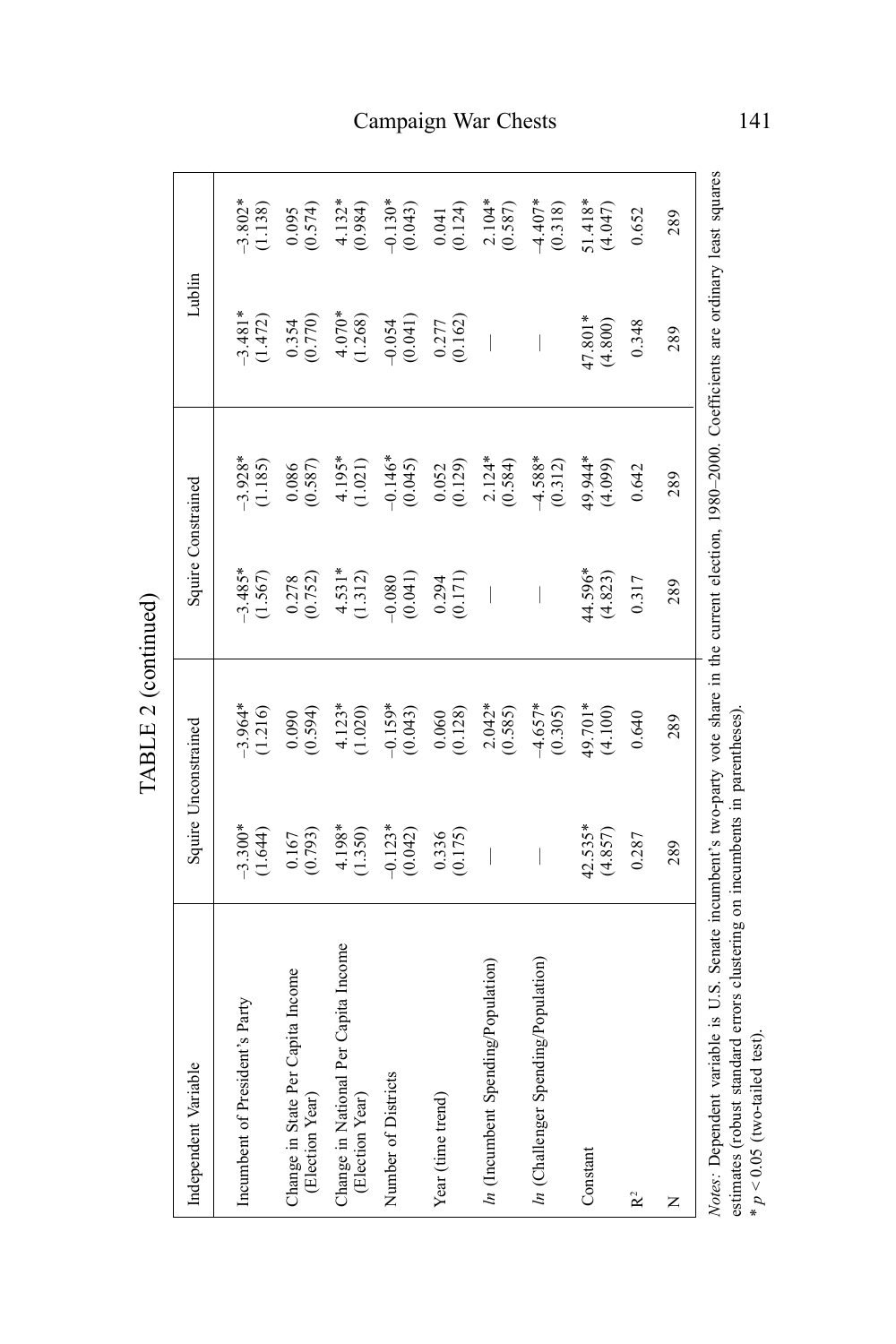that Lublin's measure was more empirically derived than Squire's measure. Furthermore, Lublin's measure remains statistically significant (whereas Squire's measures do not) when one includes incumbent and challenger spending, indicating that Lublin's measure explains variation beyond that explained by the spending variables.<sup>11</sup>

For the specification that excludes spending, if one holds all other variables constant, one finds that increasing Lublin's challenger quality by 1 point (say, from local office to statewide office) reduces the incumbent's two-party vote share by about 2 points. For the specification that includes spending, when one holds all other variables constant, one finds that increasing Lublin's challenger quality by 1 point reduces the incumbent's two-party vote share by about 1 point. The other variables that are statistically significant across all specifications are the incumbent's previous vote share, the change in national per capita income, whether or not the senator was of the same party as the president (in any year, plus an additional effect in a midterm year), the incumbent's primary victory margin, and state partisanship. When one includes the spending variables, the number of congressional districts and the spending variables are also statistically significant. The regression results show that senatorial elections are affected by national trends (and are roughly consistent with Lublin's results).

For the remainder of the analysis, I use Lublin's measure of challenger quality, although the findings are similar if one uses Squire's measures.

#### **Do War Chests Affect Challenger Quality?**

I examined whether or not an incumbent senator's war chest affects the quality of challengers. Potential challengers for the U.S. Senate must enter the race before the primary filing date, which is usually four to eleven months before general election (depending on the state). But serious challengers consider their entry for at least a year or two before the election. Strategic challengers will examine the potential vulnerability of the incumbent, including local and national forces (Jacobson and Kernell 1983).

The primary independent variable of interest is the war chest. One of the things an incumbent can influence is how much money he or she raises in the first few years of his or her term. This money becomes the war chest for the election. I measured *War Chest* as the cash on hand an incumbent has 22 months before the election. For example, for the 2000 election, the war chest would be the cash the incumbent had on January 1, 1999. Generally, states with larger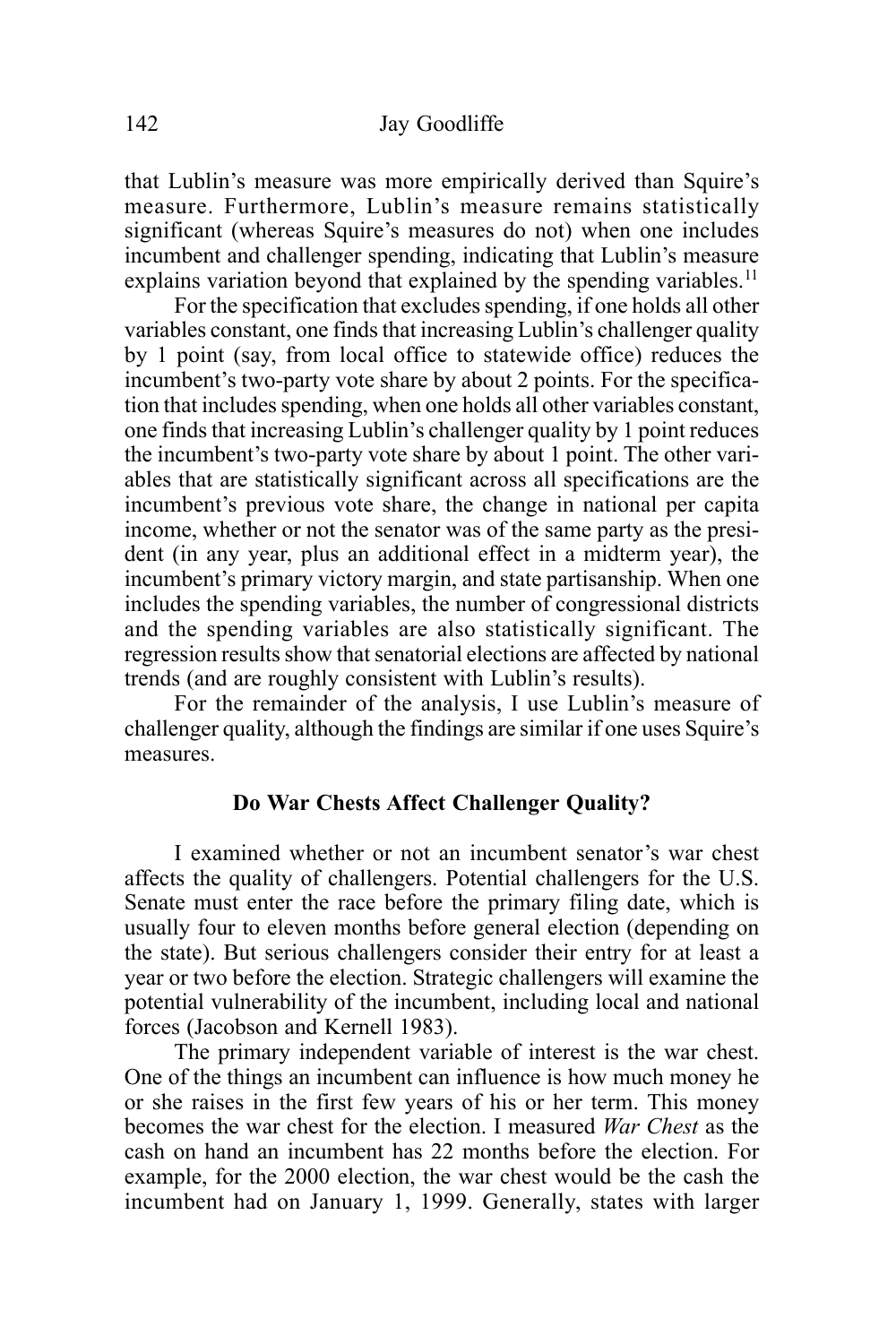populations spend more in their elections. In addition to the absolute war chest, I also measured war chest by dividing the cash on hand by the population (following Gerber 1998). I corrected for inflation using the Consumers' Price Index; all dollar amounts are in year-2000 dollars. The absolute measure is in units of \$100,000.<sup>12</sup>

Challenger quality may be affected by several other variables aside from a war chest, most of which have been discussed previously. These variables are listed in Table 1, along with their hypothesized effects in the last column. All of the independent variables of the previous analysis explaining incumbent vote share were included in the model to explain challenger quality, except for the spending variables (and challenger quality, which is now the dependent variable). In all but one case, the hypothesized effect on challenger quality was the opposite of the hypothesized effect on incumbent vote share: factors likely to increase incumbent vote share are likely to discourage strong challengers. For example, an incumbent with a high *Previous Vote* is more likely to do well in this election, and strong challengers presumably are more likely to avoid the race. The one variable that is different is the effect of *Number of Districts*. Although incumbents in more-populous states tend to get a smaller share of the vote, Squire (1989, 1991) has found that more-populous states have lower-quality challengers.

There are also predicted relationships for two variables that had no predictions in the previous analysis. Squire (1991) has posited that incumbents with more *Tenure* may attract stronger challengers. In addition, since there are more Democrats in elected offices available to run, a *Republican* is more likely to run against a strong challenger. Finally, I added Squire's *High-profile Pool*, which measures the number of representatives of the U.S. House and statewide elected officials belonging to the party opposing the incumbent. The more potential challengers there are, the more likely an incumbent will be to run against a higher-quality challenger.<sup>13</sup>

Following Lublin (1994b), I changed the time periods used for the economic and political variables. I measured *Change in Presidential Approval* from January twenty-two months before the election to January ten months before the election. I measured *Change in National* (and *State*) *Per Capita Income* two years to one year out before the elections. The time period of the change reflects that challengers make their decisions earlier than voters do.

To capture the ordinal nature of the dependent variable, I used ordered logit to estimate the effects of the independent variables on challenger quality.14 Table 3 presents the results.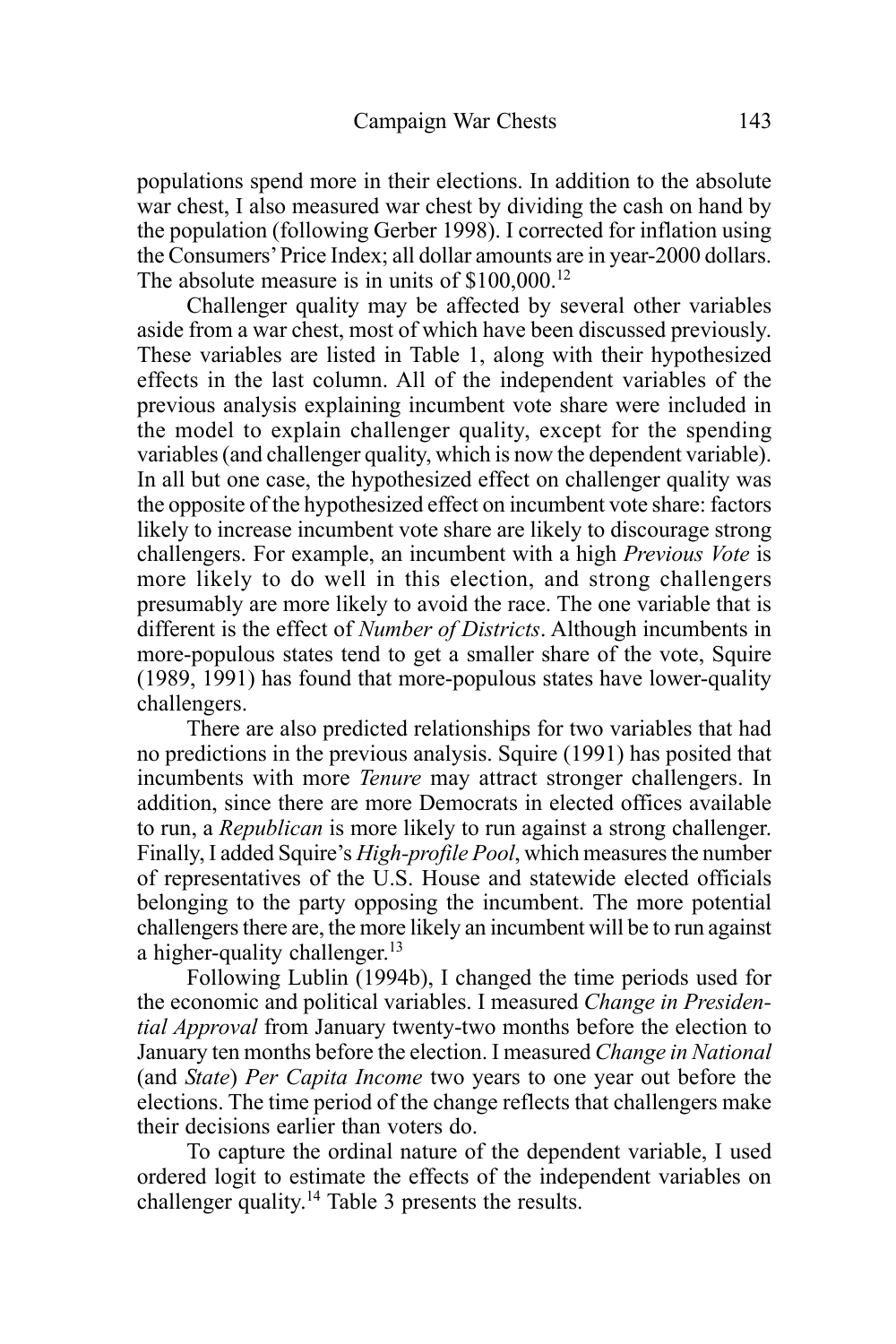| Independent Variable                                       | War Chest (\$100,000) | War Chest/Population |
|------------------------------------------------------------|-----------------------|----------------------|
| War Chest (\$100,000)                                      | $-0.005$<br>(0.018)   |                      |
| War Chest/Population                                       |                       | 0.720<br>(0.699)     |
| High-profile Pool                                          | $0.097*$<br>(0.044)   | $0.097*$<br>(0.044)  |
| Ideological Distance                                       | $-0.865$<br>(0.807)   | $-0.846$<br>(0.801)  |
| State Partisanship                                         | $-1.647$<br>(1.014)   | $-1.436$<br>(1.021)  |
| Primary Victory Margin                                     | 0.003<br>(0.005)      | 0.003<br>(0.006)     |
| Midterm Election in President's Party                      | $-0.185$<br>(0.280)   | $-0.182$<br>(0.282)  |
| Tenure                                                     | 0.014<br>(0.022)      | 0.013<br>(0.022)     |
| Republican                                                 | $-0.501$<br>(0.285)   | $-0.498$<br>(0.283)  |
| Previous Vote                                              | $-0.036$<br>(0.022)   | $-0.038$<br>(0.022)  |
| Change in Presidential Approval (January)                  | $-0.010$<br>(0.011)   | $-0.010$<br>(0.011)  |
| Incumbent of President's Party                             | 0.206<br>(0.300)      | 0.225<br>(0.299)     |
| Change in State Per Capita Income<br>(Elec. Year $-1$ )    | 0.136<br>(0.179)      | 0.148<br>(0.175)     |
| Change in National Per Capita Income<br>(Elec. Year $-1$ ) | 0.586<br>(0.559)      | 0.590<br>(0.550)     |
| Number of Districts                                        | $-0.015$<br>(0.030)   | $-0.013$<br>(0.029)  |
| Year (time trend)                                          | $-0.058$<br>(0.041)   | $-0.073$<br>(0.040)  |
| $\mu_{1}$                                                  | $-3.253$<br>(1.255)   | $-3.596$<br>(1.266)  |
| $\mu$                                                      | $-2.362$<br>(1.254)   | $-2.701$<br>(1.264)  |
| $\mu$                                                      | $-2.050$<br>(1.257)   | $-2.388$<br>(1.269)  |
| $\mu_{4}$                                                  | $-1.182$<br>(1.263)   | $-1.519$<br>(1.270)  |
| $\chi^2$                                                   | 56.41*                | 55.00*               |
| $pseudo-R2$                                                | 0.057                 | 0.058                |
| % predicted correctly                                      | 45.7                  | 45.3                 |
| % error reduction<br>N                                     | 6.0<br>289            | 5.4<br>289           |

TABLE 3 Determinants of Challenger Quality

*Notes:* Dependent variable is Lublin's challenger quality of U.S. Senate incumbent's opponent, 1980–2000. Coefficients are maximum-likelihood ordered logit estimates (robust standard errors clustered on incumbents in parentheses).  $* p < 0.05$  (two-tailed test).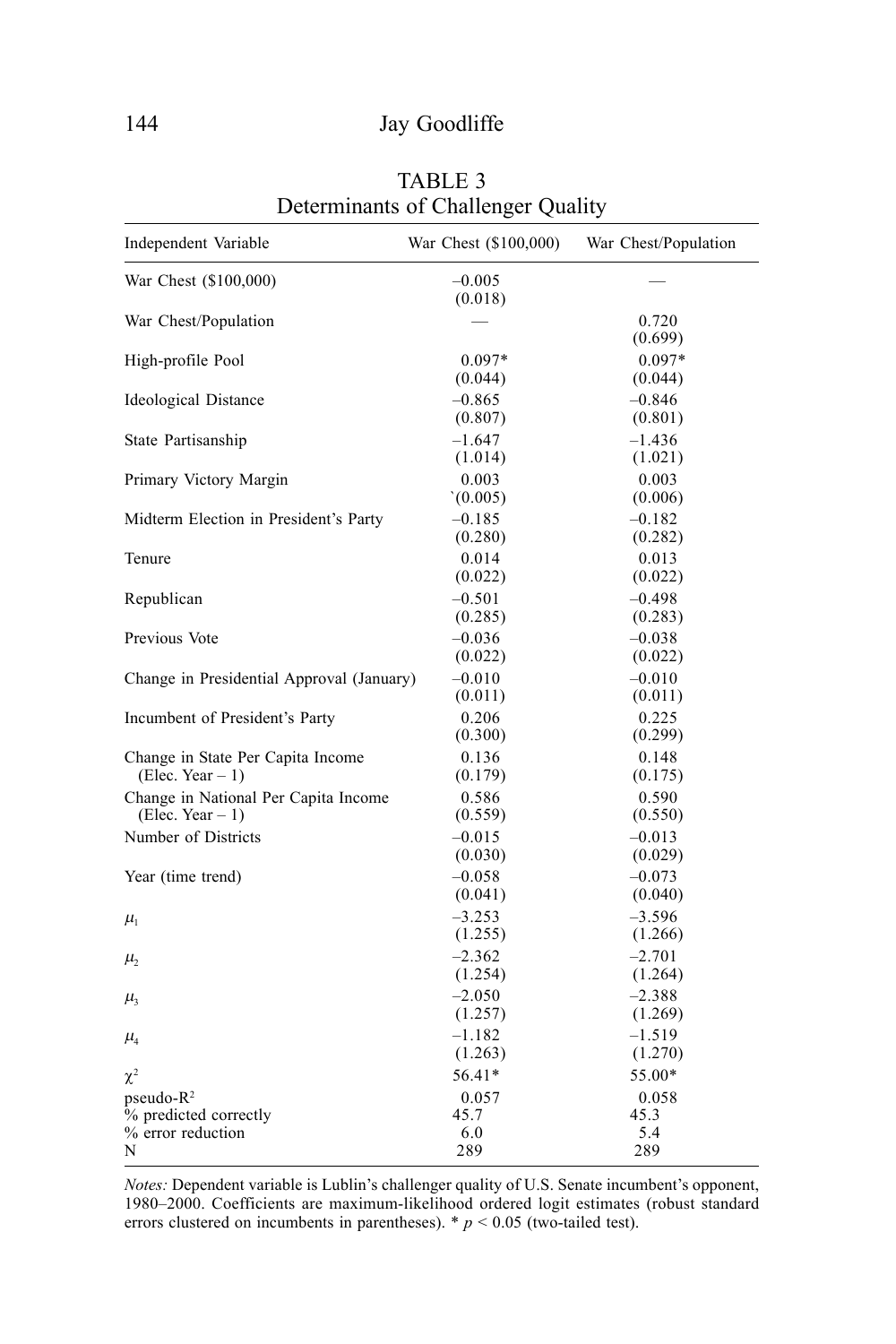The first thing to note is that neither measure of war chest is statistically significant. And if they were statistically significant, the coefficients are not substantively significant (and one is the wrong sign for deterrence). Thus, the findings of Squire (1991) for the 1980s are replicated for the 1990s. This unanimity is particularly significant because I used Lublin's measure of challenger quality rather than Squire's.15 Furthermore, it supports more-recent findings that war chests do not deter U.S. House challengers.

What does affect challenger quality? As Squire has shown, the size of the high-profile pool affects challenger quality. None of the other variables are statistically significant by conventional levels ( $p < 0.05$ ), although some are close. Winning the previous election by a large margin helps an incumbent deter strong challengers ( $p = 0.08$ ). Republicans face weaker challengers ( $p = 0.08$ ). Finally, challenger quality appears to have dropped over time ( $p = 0.07$ ). This result differs from Lublin's finding that challenger quality remained roughly constant from 1952 to 1990. Overall, the independent variables leave much of the variance of challenger quality unexplained.

The findings in Table 3 are roughly equivalent to Squire's (1991) results. They are markedly different from Lublin's (1994b), however. Lublin found that national political factors (change in presidential approval, incumbent of president's party) and state and national economic factors (change in state and national per capita income) all affected the quality of challengers. None of those factors are statistically significant (nor are they substantively significant) here. A separate regression on Lublin's 1980–1990 data (not shown) demonstrates that this disappearance of the relationship between challenger quality and economic and political factors did not start in the 1990s, but in the 1980s. This disappearance is somewhat of a puzzle, for it means that potential Senate challengers are not examining the same factors as potential House challengers, as described by Jacobson and Kernell. One explanation for this disparity is that, because Senate seats come up infrequently (and are generally less secure), strategic challengers do not have time to wait for the prime moment in the Senate as they do in the House. It could also be that the wrong time periods are being used for the change in presidential approval and the economy.

From my study, I would infer that national political factors and state and national economic factors a year before the election do not affect challenger quality. State political factors (size of challenger pool, previous vote) do, however, affect challenger quality. Since challenger quality affects incumbent vote share and the incumbent's previous vote affects challenger quality, holding all else constant, one would expect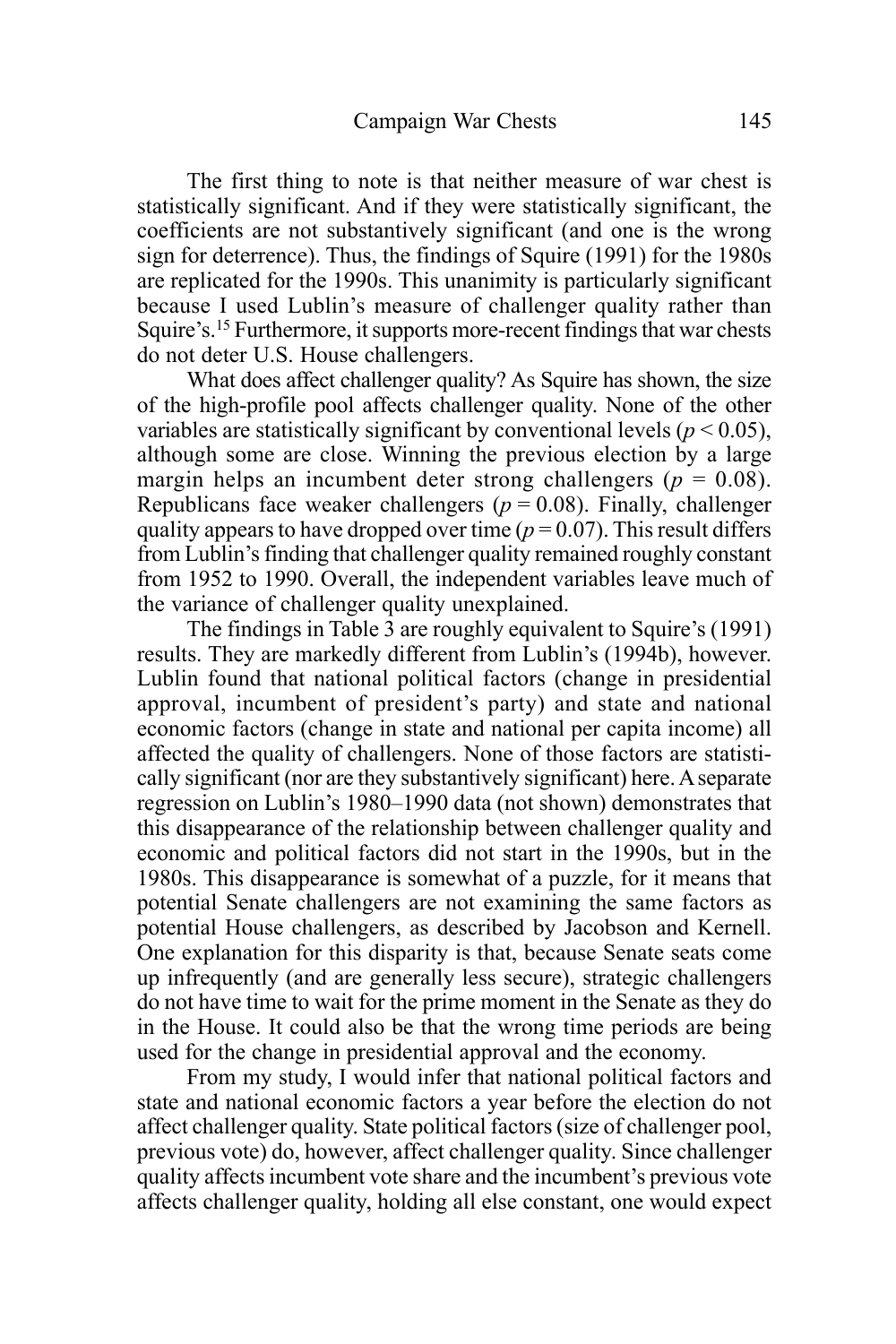challengers to get either consistently weaker or consistently stronger during a senator's tenure.

Since I found that war chests do not affect the quality of challengers in the general election, I considered whether or not they affect anything else in the election.

#### **Do War Chests Affect Anything?**

Following Ansolabehere and Snyder's (2000) work on U.S. House races, I studied war chests' possible effects on other factors of concern to the incumbent: *Incumbent Opposed in Primary*; the incumbent's *Primary Victory Margin*; the entrance of a *Wealthy Challenger* or *Famous Challenger*; the entrance of a challenger with a *Good Occupation* (doctors, lawyers, businesspersons); the entrance of a challenger who is a *Media Personality*; the entrance of a challenger with other political experience, such as lobbying, political consulting, or working on staff (*Political "Hack" Challenger*); and *Challenger Spending*. 16 As before, I used both measures of war chest, along with the other control variables included in Table 3 (except for primary victory margin, which became a dependent variable). I report the coefficient of the war chest variable for these different dependent variables and include but do not report the coefficients of the other control variables. For dichotomous variables, the coefficient is a logit coefficient; for continuous variables, the coefficient is an ordinary least squares coefficient. The results appear in Table 4.

In general, the coefficient for war chest is statistically insignificant in most of the regressions. No war chest coefficient is statistically significant across specifications.<sup>17</sup> It is generally of the correct sign, however, and thus there are some indications that a large war chest will deter a primary challenger, reduce the strength of that primary challenger (by increasing the winning margin), and reduce the probability of a wealthy, famous, or media personality challenger, a challenger with a "good" occupation, or a challenger who has other political experience. For example, with all other independent variables set to their means, an increase of an incumbent's war chest from the 25th percentile to the 75th percentile (adding about \$540,000) decreases the probability of running opposed in the primary by about 0.06 (from  $0.51$  to  $0.45$ ).<sup>18</sup> For the population-corrected measure, adding approximately 18 cents per person to an incumbent's war chest creates a similar change.19 The implication is that a large war chest can marginally deter challengers from within one's party but not politically experienced challengers of the other party. Notwithstanding the primary opposition,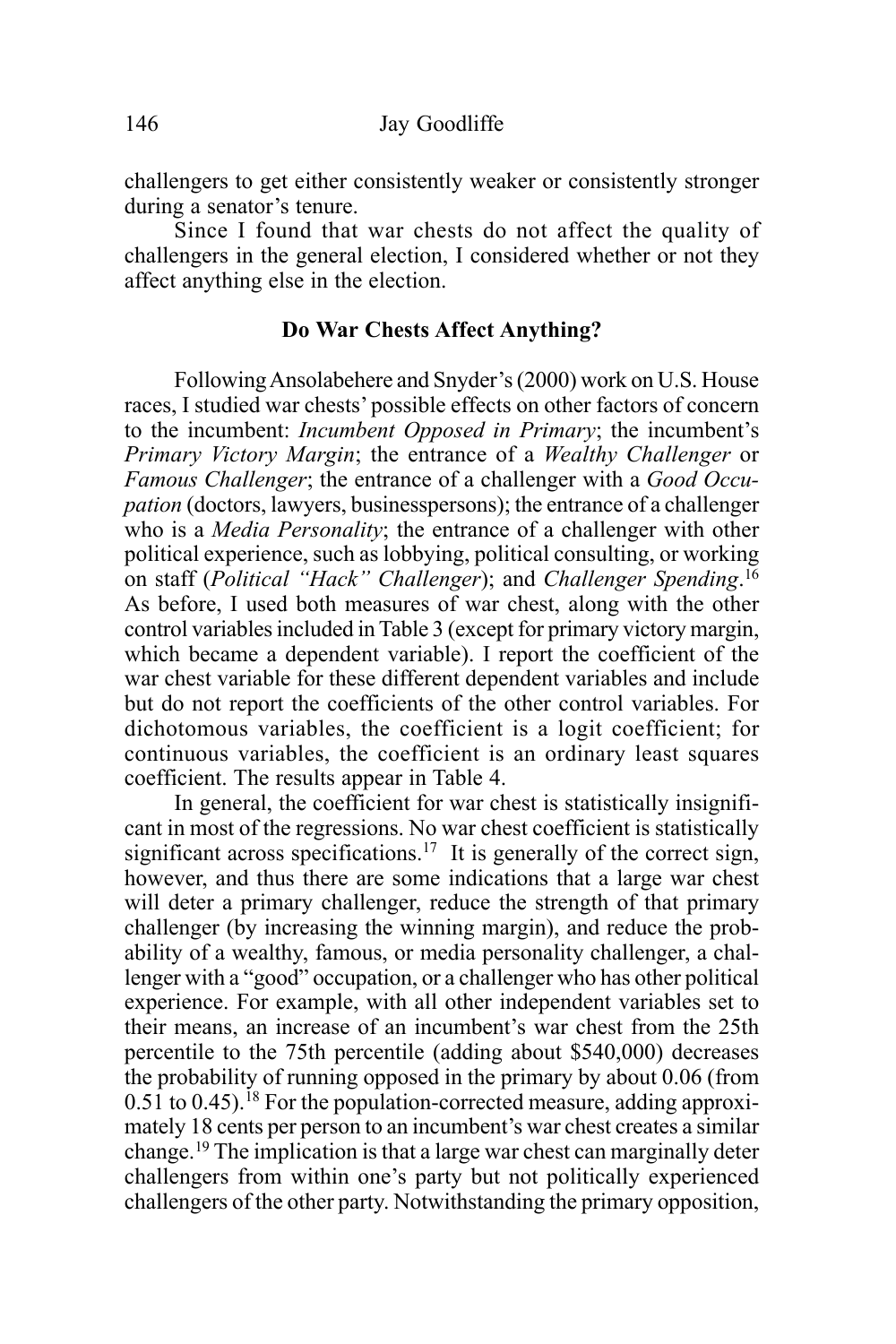| Dependent Variable                    | War Chest (\$100,000) | War Chest/Population |
|---------------------------------------|-----------------------|----------------------|
| Incumbent Opposed in Primary          | $-0.045*$<br>(0.022)  | $-1.475$<br>(0.982)  |
| Primary Victory Margin                | $0.359*$<br>(0.162)   | 6.354<br>(9.118)     |
| Wealthy Challenger                    | $-0.026$<br>(0.029)   | $-3.377*$<br>(1.668) |
| Famous Challenger                     | $-0.126*$<br>(0.063)  | $-6.656$<br>(4.109)  |
| Good Occupation Challenger            | 0.014<br>(0.019)      | $-0.437$<br>(0.891)  |
| Media Personality Challenger          | $-0.392$<br>(0.210)   | $-2.010$<br>(2.838)  |
| Political "Hack" Challenger           | $-0.010$<br>(0.286)   | 0.042<br>(1.286)     |
| $ln$ (Challenger Spending)            | $-0.024$<br>(0.023)   |                      |
| $ln$ (Challenger Spending/Population) |                       | 0.235<br>(0.723)     |

TABLE 4 Effect of War Chests on Various Dependent Variables

*Notes:* The reported independent variable is incumbent's inflation-corrected war chest or war chest/population, 1980–2000. Other control variables included but not reported here are highprofile pool, ideological distance, state partisanship, midterm election in president's party, tenure, Republican, previous vote, change in presidential approval, incumbent of president's party, change in state per capita income, change in national per capita income, number of districts, and year (time trend). Coefficients of continuous variables are ordinary least squares estimates; coefficients of dichotomous variables are maximum-likelihood logit estimates (robust standard errors clustering on incumbent in parentheses).

\*  $p < 0.05$  (two-tailed test). N = 289.

having a large war chest does not substantially affect the primary challenger's vote margin. Increasing a war chest by \$540,000 (or 18 cents per person) increases the incumbent's winning margin in the primary by less than 2 points.

I found a similar effect for war chests deterring wealthy or famous challengers. With all other independent variables set to their means, an increase of an incumbent's war chest per voter from the 25th percentile to the 75th percentile (adding about 18 cents per voter)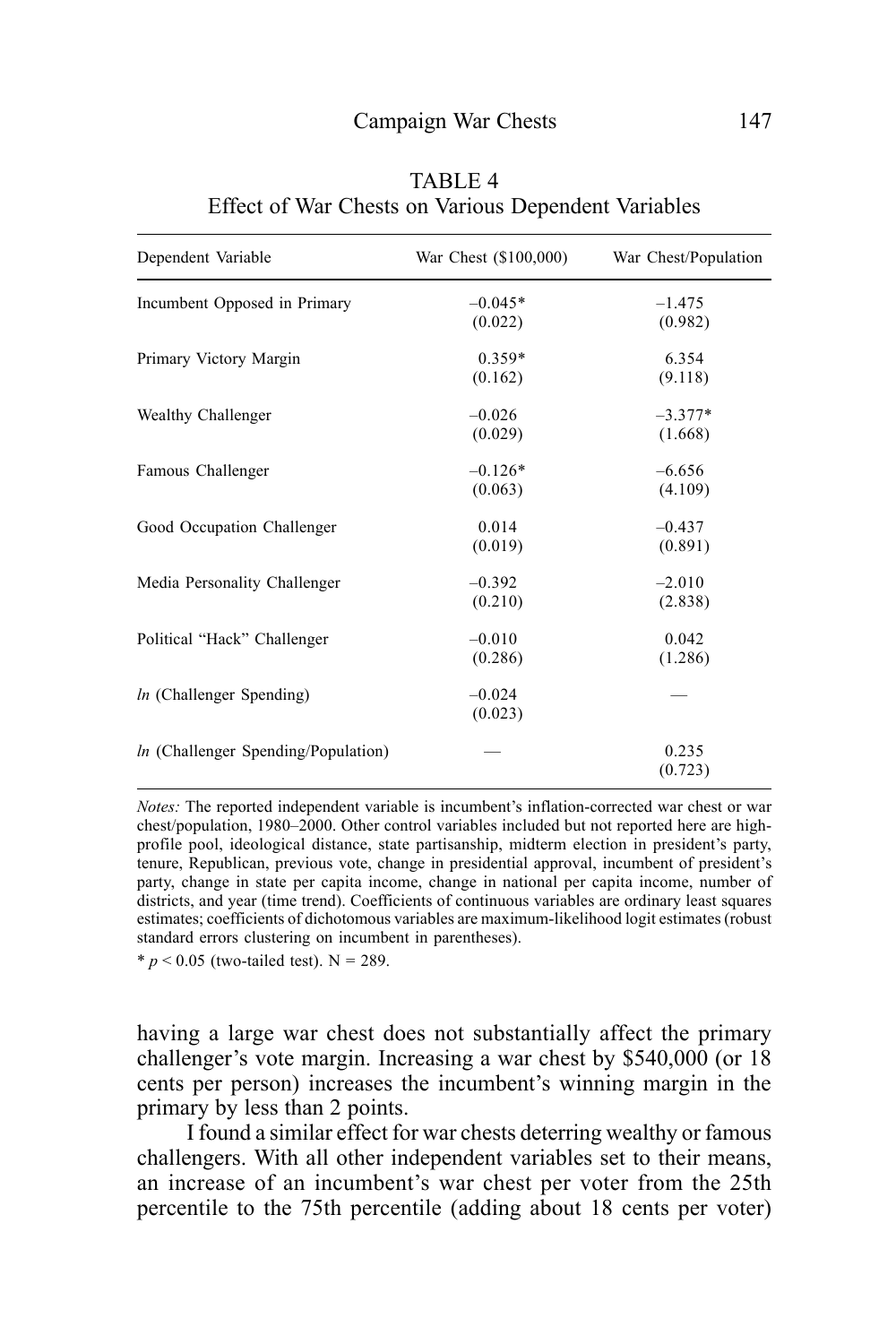decreases the incumbent's probability of running against a wealthy challenger by about 0.05. Similarly, with all other independent variables set to their means, an increase of an incumbent's war chest from the 25th percentile to the 75th percentile (adding about \$540,000) decreases the probability of running against a famous challenger by about 0.01.

Although all of these effects are statistically significant (in one of the operationalizations), none of these effects are substantively significant. They do suggest an avenue for future research, however the effect of war chests in primary elections.

### **Determinants of War Chests**

If war chests have a minimal effect on the strength of the challenger that emerges, what are these funds for? The obvious answer is that they are used in the general-election campaign not so much to influence who runs, but to defeat whoever does run. If an incumbent is worried about being vulnerable to a strong challenge, then the incumbent may raise more money in anticipation of a tough race (Box-Steffensmeier and Franklin 1995).

I examined how an incumbent's war chest is affected by the highprofile pool of challengers, ideological distance, state partisanship, midterm election in president's party, tenure, Republican, previous vote, incumbent of president's party, number of districts, and year. Presumably a vulnerable incumbent is one who barely won the previous election, is not ideologically similar to the state, or who faces a large pool of strong challengers.

The results in Table 5 do not support the hypothesis that incumbents raise funds in anticipation of a tough challenge. The signs for previous vote and ideological distance are in the opposite direction as expected. The sign for challenger pool is correct, but the coefficient is not statistically significant (although it is closer than most of the other variables). Increasing the challenger pool by 10 people induces an incumbent to raise about \$200,000 more (or 5 cents per person).20

The results in Table 5 also indicate that war chests have been increasing slightly over time, and incumbents who have been in office longer have larger war chests. In addition, incumbents from larger states raise more money, but when one controls for population, one finds that these incumbents raise less money than incumbents from smaller states. This finding corroborates Magleby's (1989) conclusion that per capita spending is greater in smaller states.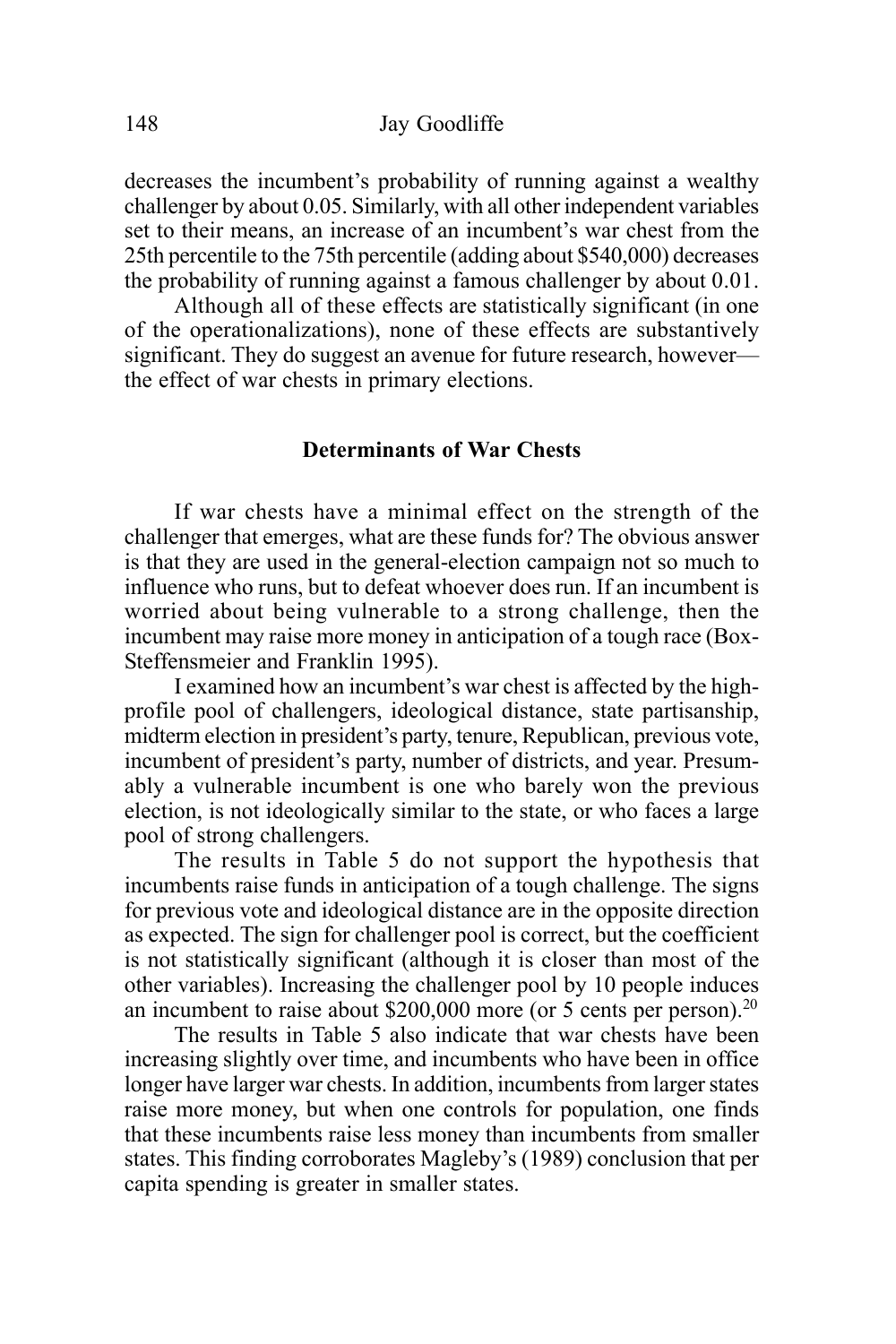| Independent Variable                  | War Chest (\$100,000) | War Chest/Population |
|---------------------------------------|-----------------------|----------------------|
| High-profile Pool                     | 0.183<br>(0.185)      | 0.002<br>(0.003)     |
| <b>Ideological Distance</b>           | $-2.871$<br>(2.804)   | 0.007<br>(0.076)     |
| State Partisanship                    | $-3.097$<br>(2.690)   | $-0.172$<br>(0.099)  |
| Midterm Election in President's Party | $-0.237$<br>(0.595)   | 0.005<br>(0.019)     |
| Tenure                                | $0.627*$<br>(0.137)   | $0.018*$<br>(0.003)  |
| Republican                            | 2.057<br>(1.080)      | $-0.006$<br>(0.028)  |
| Previous Vote                         | 0.061<br>(0.064)      | 0.002<br>(0.001)     |
| Incumbent of President's Party        | $-0.927$<br>(0.814)   | $-0.017$<br>(0.021)  |
| Number of Districts                   | 0.264<br>(0.151)      | $-0.006*$<br>(0.002) |
| Year (time trend)                     | $0.627*$<br>(0.137)   | $0.018*$<br>(0.003)  |
| Constant                              | $-14.050*$<br>(3.233) | $-0.294*$<br>(0.070) |
| $R^2$                                 | 0.296                 | 0.221                |
| N                                     | 289                   | 289                  |

TABLE 5 Determinants of War Chests

*Notes:* Dependent variable is incumbent's inflation-corrected war chest or war chest/population, 1980–2000. Coefficients are ordinary least squares estimates (robust standard errors clustering on incumbent in parentheses).

 $* p < 0.05$  (two-tailed test).

#### **War Chests as Leftover Funds**

Ansolabehere and Snyder (2000) and Goodliffe (2001, 2004) have argued that war chests in U.S. House elections are partially a result of what happened in the previous campaign. Since raising money is costly and distasteful (and does not deter), incumbents should only raise as much money as they need. A war chest is created when a race was easier than expected.<sup>21</sup> For this study of the Senate, there are four years between the end of the last campaign and the time when a war chest is measured for the current campaign. On average, about half of a Senate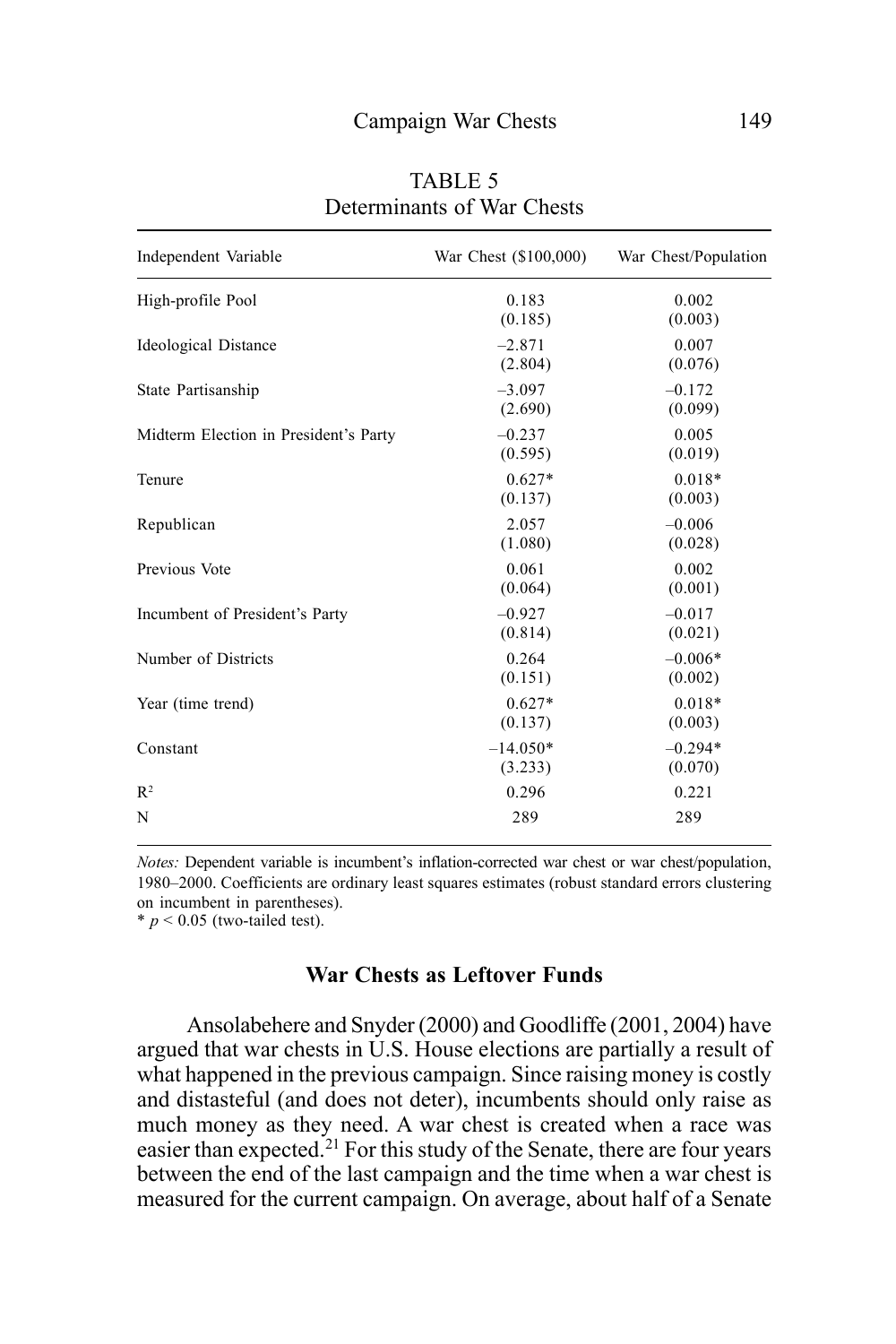#### 150 Jay Goodliffe

| Independent Variable                  | Ending Cash (\$100,000) | Ending Cash/Population |
|---------------------------------------|-------------------------|------------------------|
| Incumbent Vote Share                  | $0.180*$                | $0.008*$               |
|                                       | (0.077)                 | (0.002)                |
| Challenger Quality                    | $-0.044$                | $-0.000$               |
|                                       | (0.020)                 | (0.008)                |
| High-profile Pool                     | 0.055                   | $-0.001$               |
|                                       | (0.195)                 | (0.004)                |
| <b>Ideological Distance</b>           | $-0.976$                | 0.146                  |
|                                       | (2.052)                 | (0.076)                |
| State Partisanship                    | $-1.783$                | 0.058                  |
|                                       |                         |                        |
|                                       | (2.806)                 | (0.111)                |
| Primary Victory Margin                | $-0.000$                | $-0.001$               |
|                                       | (0.012)                 | (0.004)                |
| Midterm Election in President's Party | 0.847                   | 0.036                  |
|                                       | (0.826)                 | (0.025)                |
| Tenure                                | $-0.010$                | $-0.001$               |
|                                       | (0.057)                 | (0.001)                |
| Republican                            | 0.283                   | 0.021                  |
|                                       | (0.690)                 | (0.035)                |
|                                       |                         |                        |
| Change in Presidential Approval       | 0.004                   | $-0.001$               |
| (October)                             | (0.024)                 | (0.001)                |
| Incumbent of President's Party        | 0.307                   | 0.023                  |
|                                       | (0.868)                 | (0.026)                |
| Change in State Per Capita Income     | $-0.220$                | $-0.020$               |
| (Elec. Year)                          | (0.535)                 | (0.022)                |
| Change in National Per Capita Income  | $-1.503$                | $-0.038$               |
| (Elec. Year)                          | (0.906)                 | (0.030)                |
| Number of Districts                   | 0.028                   | $-0.001$               |
|                                       | (0.089)                 | (0.002)                |
|                                       |                         |                        |
| Year (time trend)                     | 0.025                   | $-0.008$               |
|                                       | (0.128)                 | (0.004)                |
| War Chest (\$100,000)                 | $0.386*$                |                        |
|                                       | (0.178)                 |                        |
| $ln$ (Incumbent Spending)             | 0.654                   |                        |
|                                       | (0.421)                 |                        |
| In (Challenger Spending)              | $-1.047*$               |                        |
|                                       | (0.461)                 |                        |
| War Chest/Population                  |                         | 0.568*                 |
|                                       |                         |                        |
|                                       |                         | (0.134)                |
| $ln$ (Incumbent Spending/Population)  |                         | $0.076*$               |
|                                       |                         | (0.023)                |
| In (Challenger Spending/Population)   |                         | $-0.044*$              |
|                                       |                         | (0.016)                |
| Constant                              | $-4.844$                | $-0.323*$              |
|                                       | (12.847)                | (0.156)                |
| R <sup>2</sup>                        | 0.410                   | 0.519                  |
| N                                     | 289                     | 289                    |
|                                       |                         |                        |

## TABLE 6 Determinants of Incumbent Ending Cash

*Notes:* Dependent variables are incumbent's real cash on hand and cash on hand/population at the end of the election, 1980–2000. Coefficients are ordinary least squares estimates (robust standard errors clustered on incumbents in parentheses).  $*$   $p$  < 0.05 (two-tailed test).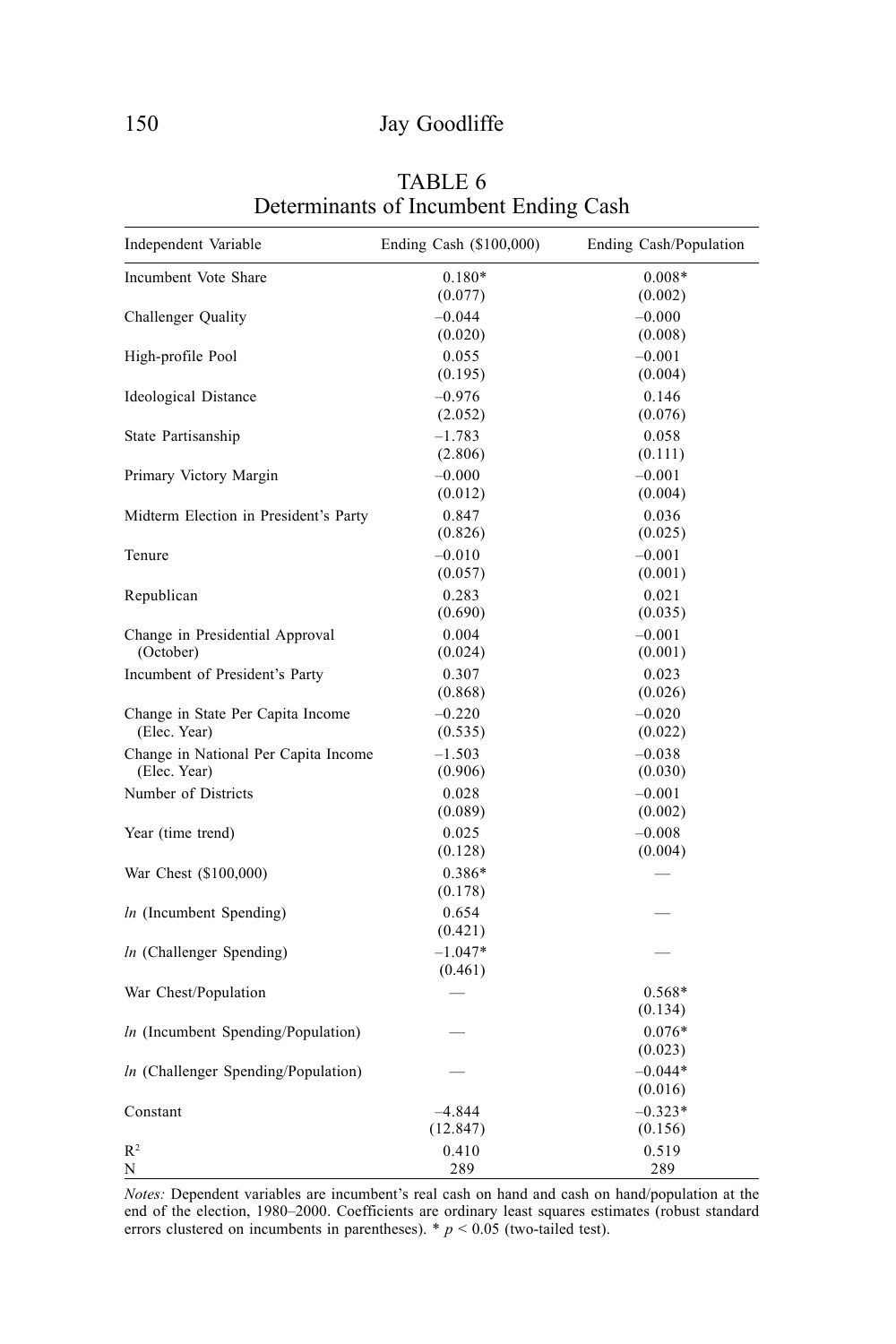incumbent's war chest comes from the cash the incumbent saved from the previous election. An incumbent's war chest may thus be a partial result of what happened in the previous election campaign.

The results in Table 6 show how an incumbent's cash on hand at the end of a campaign is affected by various campaign variables. Incumbent vote share and the other finance variables (war chest, incumbent spending, and challenger spending) are statistically significant. Increasing an incumbent's two-party vote share by 5 points increases that candidate's ending cash by approximately \$100,000. Increasing an incumbent's war chest by \$100,000 increases ending cash by about \$400,000. Increasing a challenger's spending decreases the incumbent's ending cash. Thus, to some extent, Senate war chests are, like House war chests, leftovers. In contrast to my previous (2001) findings on the U.S. House, however, challenger quality does not seem to affect ending cash. $^{22}$ 

#### **Discussion**

The primary conclusion of this article is that war chests do not have a strong effect on the type of challenger in U.S. Senate elections. This finding holds across different measures of candidate quality and war chests. Like recent studies of war chests in the U.S. House, this work uncovers no systematic evidence that war chests in Senate elections deter general-election challengers. Although there is some evidence that war chests have an effect on primary challengers, this effect is small. In fact, war chests are not even used by incumbents to prepare for an upcoming difficult race. There is some evidence that war chests are, instead, the result of past easy election campaigns and the continual fund-raising of U.S. senators. If money has a pernicious effect on politics, then it is not likely working through the effects that incumbent war chests have on political campaigns.

This research has implications for assessing both the health of the democratic process and some of the reforms contemplated for the process. First, competitive elections are an important element to democratic accountability. If challenger quality is decreasing, thus making elections less competitive, then that diminishing quality is most likely not a result of financial considerations related to war chests. Second, the specific reforms intended to take money out of the system in order to increase competitiveness may not work. For example, some proposals have included a ban on war chests altogether. But since war chests do not deter Senate challengers, reforms eliminating war chests will do little to increase competitiveness. Implementing such a reform would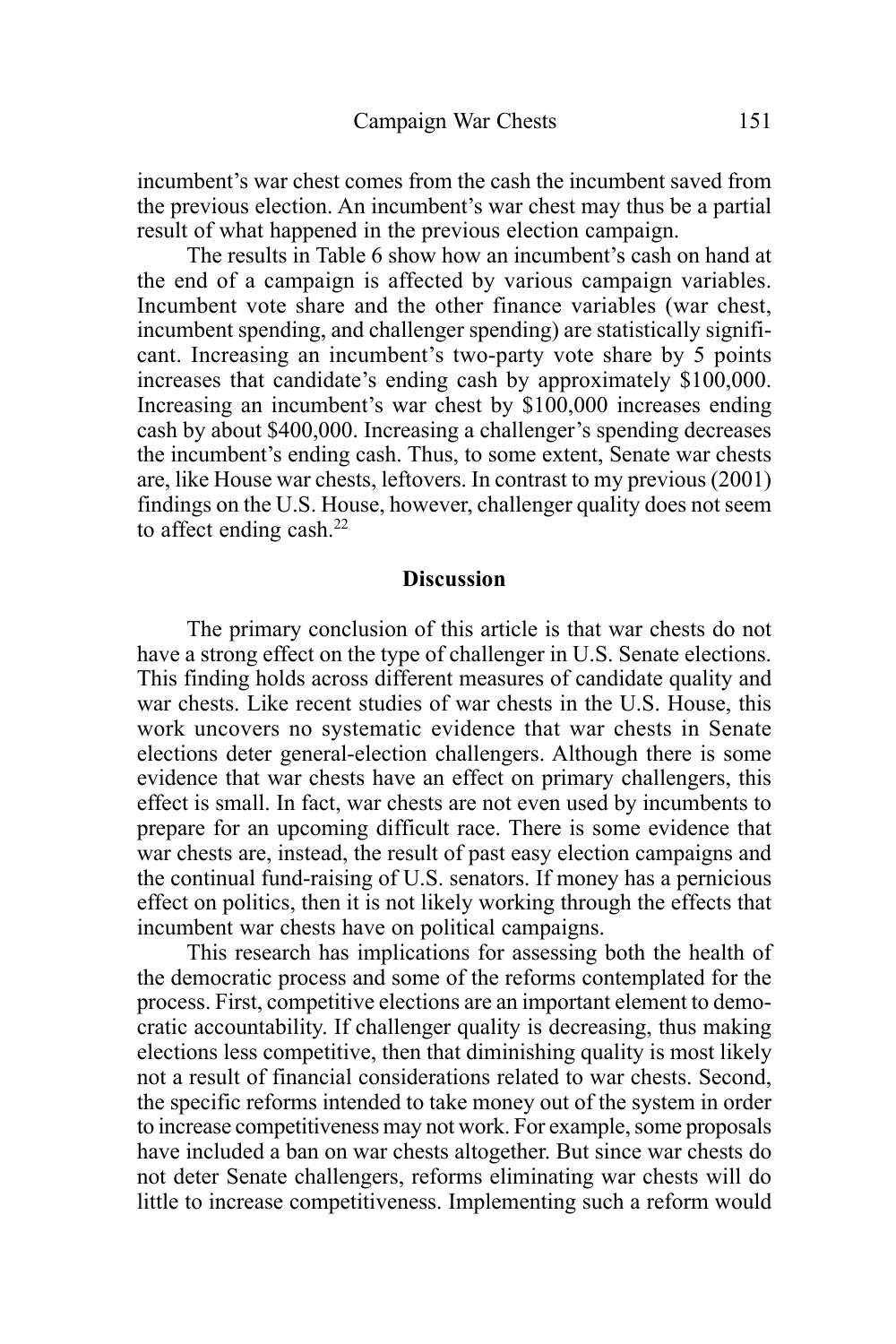not decrease competitiveness either, since incumbents are not raising war chests for tough election battles but merely carrying leftover money from one election campaign to the next. Finally, challengers may be even less intimidated now by war chests because of the most recent changes to the campaign finance reform system. The Bipartisan Campaign Reform Act increased the amount of money individual donors could contribute to candidates and indexed those contributions for inflation. Because individual donations are now more important than donations from political action committees, challengers may realize more success at raising enough money to challenge incumbents.

The findings presented here indicate that researchers should turn their attention to what influences the quality of Senate challengers. This study found, contrary to previous studies, that national conditions do not affect challenger quality. Instead, strong challengers come from large pools of potential challengers. More research is needed on the conditions that draw quality candidates into the pool of potential challengers (Stone, Maisel, and Maestas 2004). Reformers also should focus on other factors in the political system, such as loss of income or privacy (Whillock 2000), that may deter some quality challengers from stepping forward.

*Jay Goodliffe* (goodliffe@byu.edu) *is Associate Professor of Political Science, 752 SWKT, Brigham Young University, Provo, UT 84602-5545*.

#### **NOTES**

I gratefully acknowledge funding from a Dirksen Congressional Research Award, as well as support from the BYU College of Family, Home, and Social Sciences. Peverill Squire and David Lublin kindly shared their data. Lael Cox, Greg Creer, and Ryan Martin provided excellent research assistance. Ray Christensen, Darren Hawkins, Paul Herrnson, Marjorie Hershey, Gary Jacobson, William Jacoby, Dean Lacy, Dan Magleby, Kelly Patterson, Larry Evans, and the reviewers gave helpful comments and suggestions. This article was originally written while I was a visiting scholar at the Weidenbaum Center at Washington University in St. Louis and was presented at the 2002 annual meeting of the Midwest Political Science Association in Chicago.

1. Other studies that have proposed scales specifically for the Senate include Abramowitz 1988 (adding funds raised), Canon 1990 and Stewart 1989 (ambition), Segura and Nicholson 1995 (celebrity), and Squire and Smith 1996 (skills). Green and Krasno (1988) have devised a nine-point scale for the U.S. House, which Krasno (1994) applied to the Senate. The seminal work in this field, of course, is Jacobson and Kernell 1983.

2. Note that Squire's measure only includes the challenger's current office. If the challenger was once governor, but is not currently, then he or she receives a 0.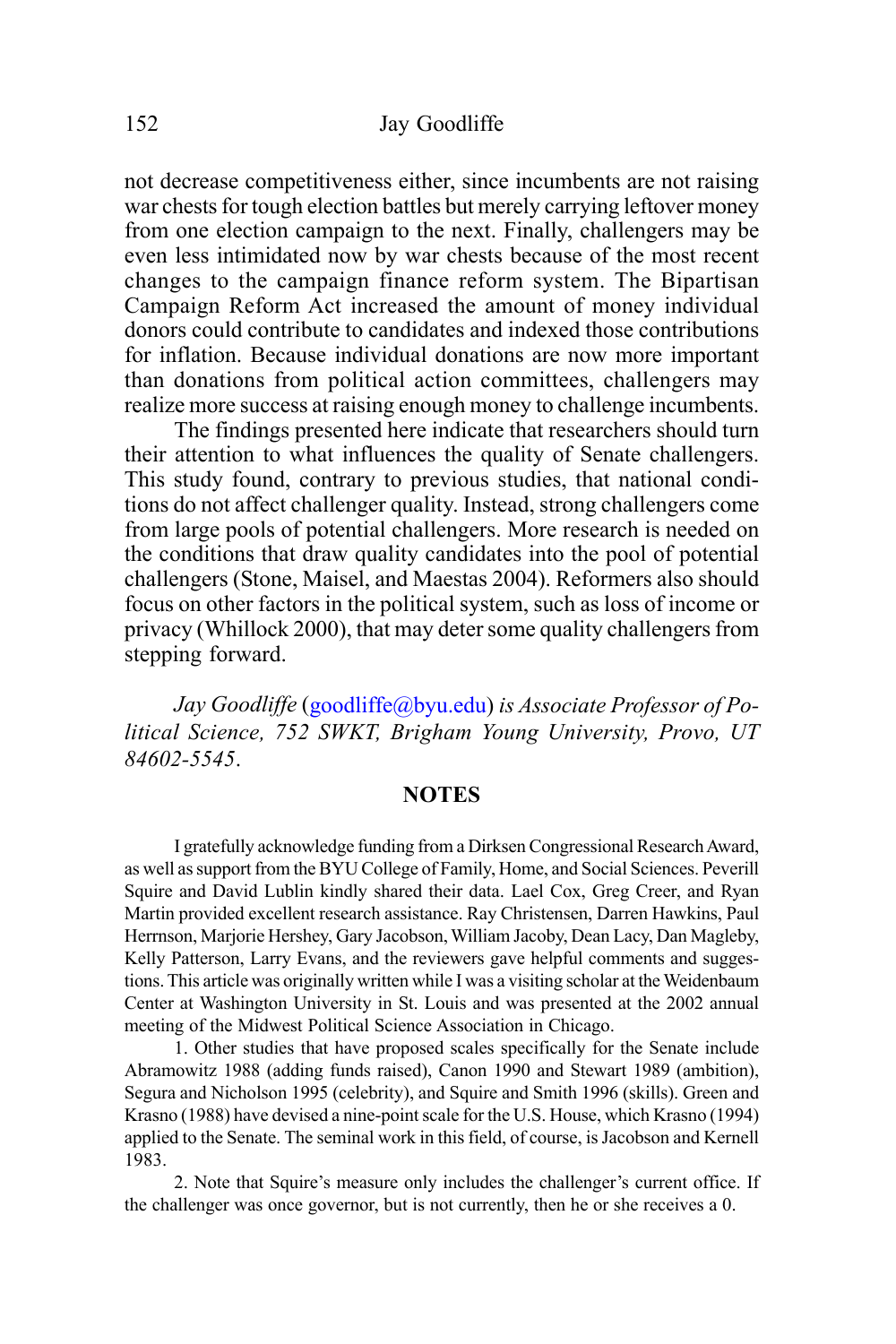3. One calculates the constrained challenger quality for U.S. House members by multiplying the percentage of the electorate covered by the office by 2 and adding the product to 300.

4. For the period of this study, Oregon had five districts, so each member of the House had one-fifth of the electorate of Oregon, or 20%.

5. The correlation between Squire's scales is 0.87 for the data used in this article.

6. In another article, Squire (1992) has shown how challenger quality affects voters both directly (better known) and indirectly (better able to raise funds).

7. Lublin's measure relies on the last office held. Challengers do not need to currently hold office.

8. Further details of the coding of the variables are provided in the Appendix, found online at the *Legislative Studies Quarterly* website (http://www.uiowa.edu/~lsq/ Goodliffe Appendix) and at my own website (http://goodliffe.byu.edu/papers).

9. The results are qualitatively similar if one uses the state's average ideological score (or average partisanship) across all years for each year. For years where no data are available, I used the closest year's score. This extrapolation does not qualitatively affect the results. The results are also qualitatively similar if I normalize the partisanship score.

10. Squire (1989) also included challenger's sex, but that variable was not statistically significant. In addition, he included log of state population, but that is roughly covered by number of congressional districts, which I included. Incumbent's primary margin may be endogenous (I later treat it as a dependent variable), but the results are qualitatively similar when one excludes it.

11. Throughout the article, I use robust standard errors (White 1980), as recommended by Beck (1996), clustering by the incumbent. Neither clustering by state, using robust standard errors without clustering (or regular standard errors), or adding dummy variables for each state qualitatively affects the results that follow.

12. I also conducted analyses using logged real war chest and logged real war chest divided by population to control for decreasing returns. The results using those operationalizations are qualitatively similar.

13. Squire (1989, 1991) interacted previous vote and ideological distance (calling the latter "vulnerability"). I found, however, that the variables work better separately. In addition, the results are qualitatively similar when one excludes primary victory margin, a possible endogenous variable.

14. A multinomial logit model yields qualitatively similar results.

15. When one uses either of Squire's measures of challenger quality as the dependent variable (in an OLS model), one finds that war chest is neither statistically nor substantively significant. The variable *War chest/population* is statistically significant but indicates that a larger war chest *encourages* higher-quality challengers. The results are qualitatively the same when one runs ordinary least squares on Lublin's challenger quality measure.

16. Like Gerber (1998), I used logged real challenger spending (or logged real challenger spending per voter). The results are qualitatively similar when one uses untransformed real challenger spending (or spending per voter).

17. I also tested specifications using logged war chest and logged war chest per voter. The qualitative results are the same, but statistical significance changes somewhat. None of the statistically significant variables in Table 4 remain significant using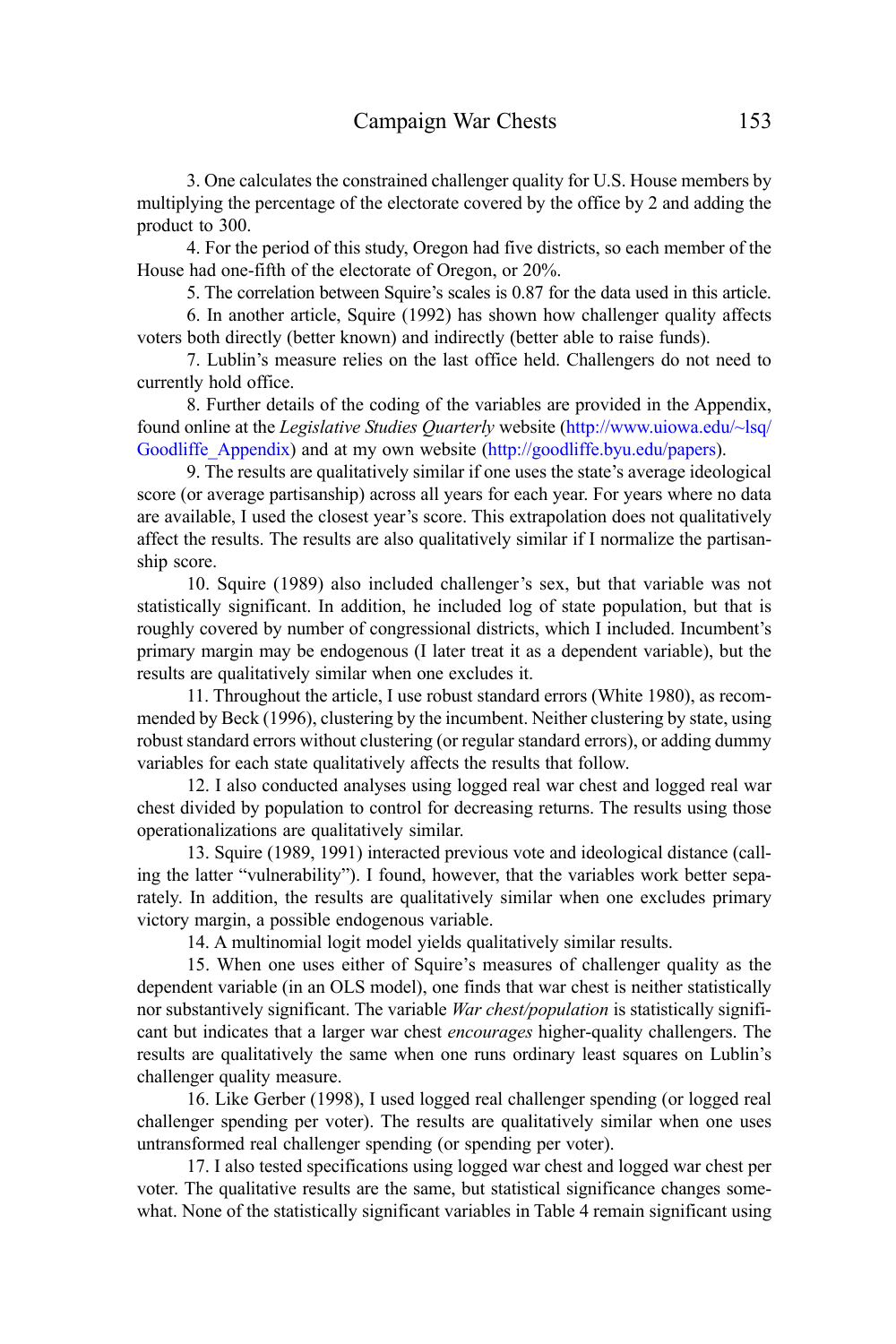a logged specification of war chest, but the coefficient on logged war chest per voter affecting the entry of a famous challenger is statistically significant.

18. I calculated these changes using CLARIFY (King, Tomz, and Wittenberg 2000; Tomz, Wittenberg, and King 2003).

19. Eighteen cents is approximately the change from the 25th to the 75th percentile of the distribution of war chest divided by population.

20. Following Box-Steffensmeier and Franklin's (1995) hypothesis of a nonlinear relationship between war chests and incumbent strength (weak and strong incumbents raise large war chests, moderate-strength incumbents do not), I included a squared term for previous vote and ideological distance. Neither the original nor the squared terms were significant, individually or jointly.

21. Ansolabehere and Snyder (2000) call this miscalculation an "accident."

22. This result is robust to various specifications. For example, if each category in Lublin's challenger quality receives its own dummy variable, then the dummy variables are neither individually nor jointly significant. Furthermore, an interactive variable between challenger quality (scaled or in dummy-variable form) and vote share my (2001) formulation—is not significant either. None of the other variables are significant, including tenure and party variables.

#### **REFERENCES**

- Abramowitz, Alan I. 1988. "Explaining Senate Election Outcomes." *American Political Science Review* 82: 385–403.
- Ansolabehere, Stephen, and James M. Snyder. 2000. "Campaign War Chests in Congressional Elections." *Business and Politics* 2: 9–33.
- Beck, Nathaniel. 1996. "Reporting Heteroskedasticity Consistent Standard Errors." *Political Methodologist* 7: 4–6.
- Box-Steffensmeier, Janet M. 1996. "A Dynamic Analysis of the Role of War Chests in Campaign Strategy." *American Journal of Political Science* 40: 352–71.
- Box-Steffensmeier, Janet M., and Charles H. Franklin. 1995. "The Long Campaign: Senate Elections in 1992." In *Democracy's Feast: Elections in America*, ed. Herbert F. Weisberg. Chatham, NJ: Chatham House.
- Canon, David T. 1990. *Actors, Athletes, and Astronauts: Political Amateurs in the United States Congress*. Chicago, IL: University of Chicago Press.
- Carson, Jamie L. 2005. "Strategy, Selection, and Candidate Competition in U.S. House and Senate Elections." *Journal of Politics* 67: 1–28.
- Dharmapala, Dhammika. 2002. "Campaign War Chests, Entry Deterrence, and Voter Rationality." *Economics and Politics* 14: 325–50.
- Epstein, David, and Peter Zemsky. 1995. "Money Talks: Deterring Quality Challengers in Congressional Elections." *American Political Science Review* 89: 295– 308.
- Erikson, Robert S., Gerald C. Wright, and John P. McIver. 1993. *Statehouse Democracy: Public Opinion and Policy in the American States*. Cambridge: Cambridge University Press.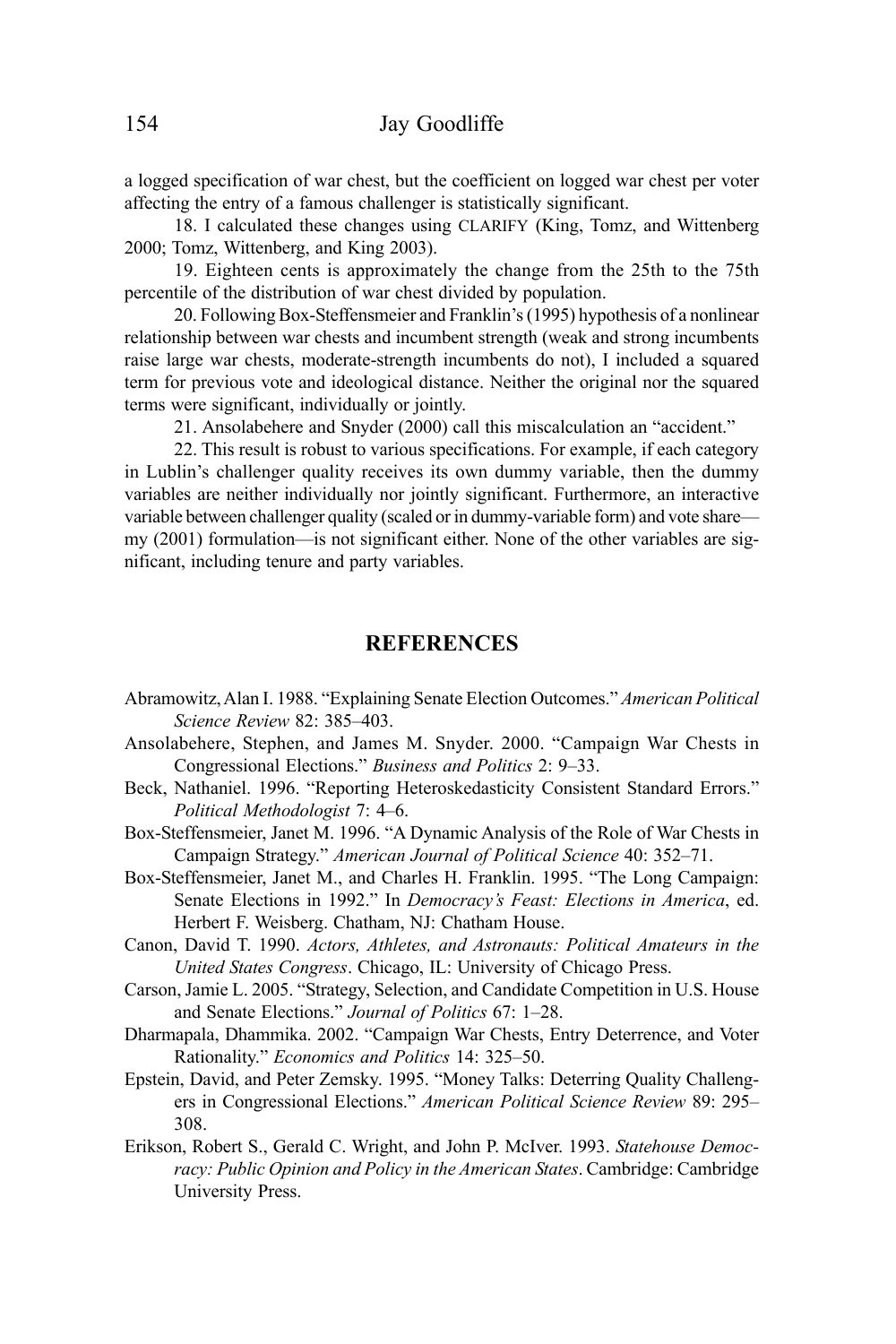- Gerber, Alan. 1998. "Estimating the Effect of Campaign Spending on Senate Election Outcomes Using Instrumental Variables." *American Political Science Review* 92: 401–11.
- Goidel, Robert K., and Donald A. Gross. 1994. "A Systems Approach to Campaign Finance in U.S. House Elections." *American Politics Quarterly* 22: 125–53.
- Goldenberg, Edie N., Michael W. Traugott, and Frank K. Baumgartner. 1986. "Preemptive and Reactive Spending in U.S. House Races." *Political Behavior* 8: 3–20.
- Goodliffe, Jay. 2001. "The Effect of War Chests on Challenger Entry in U.S. House Elections." *American Journal of Political Science* 45: 830–44.
- Goodliffe, Jay. 2004. "War Chests as Precautionary Savings." *Political Behavior* 26: 289–315.
- Goodliffe, Jay. 2005. "When Do War Chests Deter?" *Journal of Theoretical Politics* 17: 249–77.
- Green, Donald Philip, and Jonathan S. Krasno. 1988. "Salvation for the Spendthrift Incumbent: Reestimating the Effect of Campaign Spending in House Elections." *American Journal of Political Science* 32: 884–907.
- Herrnson, Paul S. 2004. *Congressional Elections: Campaigning at Home and in Washington*. 4th ed. Washington, DC: CQ.
- Hersch, Philip L., and Gerald S. McDougall. 1994. "Campaign War Chests as a Barrier to Entry in Congressional Races." *Economic Inquiry* 32: 630–41.
- Hibbing, John R., and Sara L. Brandes. 1983. "State Population and the Electoral Success of U.S. Senators." *American Journal of Political Science* 27: 808–19.
- Hogan, Robert E. 2001. "Campaign War Chests and Challenger Emergence in State Legislative Elections." *Political Research Quarterly* 54: 815–30.
- Jacobson, Gary C. 1989. "Strategic Politicians and the Dynamics of U.S. House Elections, 1946–1986." *American Political Science Review* 83: 773–93.
- Jacobson, Gary C., and Samuel Kernell. 1983. *Strategy and Choice in Congressional Elections*. New Haven, CT: Yale University Press.
- Kenney, Patrick J., and Tom W. Rice. 1984. "The Effect of Primary Divisiveness in Gubernatorial and Senatorial Elections." *Journal of Politics* 46: 904–15.
- King, Gary, Michael Tomz, and Jason Wittenberg. 2000. "Making the Most of Statistical Analyses: Improving Interpretation and Presentation." *American Journal of Political Science* 44: 341–55.
- Krasno, Jonathan S. 1994. *Challengers, Competition, and Reelection: Comparing Senate and House Elections*. New Haven, CT: Yale University Press.
- Krasno, Jonathan S., and Donald Philip Green. 1988. "Preempting Quality Challengers in House Elections." *Journal of Politics* 50: 920–36.
- Lublin, David. 1994a. "Candidate Quality and U.S. Senate Election Data." American University, Washington, DC. Data set: http://www.american.edu/dlublin/research/ data/data.html (accessed 1 December 2006).
- Lublin, David. 1994b. "Quality, Not Quantity: Strategic Politicians in U.S. Senate Elections, 1952–1990." *Journal of Politics* 56: 228–41.
- Magleby, David B. 1989. "More Bang for the Buck: Campaign Spending in Small-State U.S. Senate Elections." Presented at the annual meeting of the Western Political Science Association, Salt Lake City.